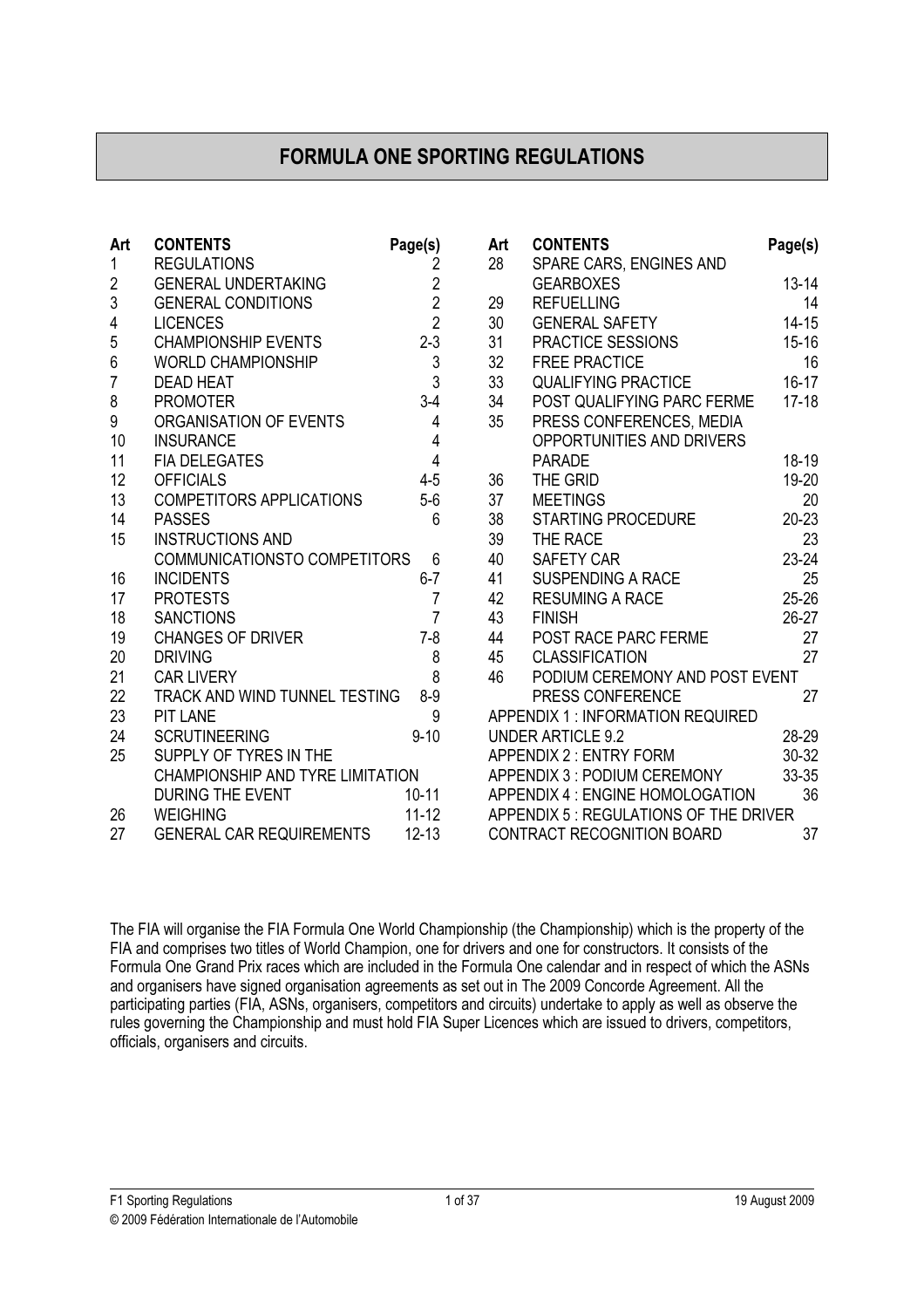### **REGULATIONS**

- 1) REGULATIONS<br>Regulations 1.1 The final text of these Sporting Regulations shall be the English version which will be used should any dispute arise as to their interpretation. Headings in this document are for ease of reference only and do not form part of these Sporting Regulations. These Sporting Regulations will only be amended in accordance with the provisions of The 2009 Concorde Agreement.
- 1.2 These Sporting Regulations were published on the date written below and shall apply in accordance with the provisions of The 2009 Concorde Agreement.

### **GENERAL UNDERTAKING**

- 2) GENERAL UNDERTAKTEN DER STREIBER 2.1 All drivers, competitors and officials participating in the Championship undertake, on behalf of themselves, their employees, agents and suppliers, to observe all the provisions as supplemented or amended of the International Sporting Code (the Code), the Formula One Technical Regulations (the Technical Regulations) and the present Sporting Regulations together referred to as "the Regulations".
- 2.2 The Championship and each of its Events is governed by the FIA in accordance with the Regulations. Event means any event entered into the FIA Formula One Championship Calendar for any year commencing at the scheduled time for scrutineering and sporting checks and including all practice and the race itself and ending at the later of the time for the lodging of a protest under the terms of the Code and the time when a technical or sporting certification has been carried out under the terms of the Code.
- 2.3 Any special national regulations must be submitted to the FIA with the original application for inclusion of an Event on the international calendar. Only with the approval of the FIA can such special regulations come into force for an Event.

### **GENERAL CONDITIONS**

- 3) GENERAL CONDITIONS 3.1 It is the competitor's responsibility to ensure that all persons concerned by his entry observe all the requirements of the Regulations. If a competitor is unable to be present in person at the Event he must nominate his representative in writing. The person having charge of an entered car during any part of an Event is responsible jointly and severally with the competitor for ensuring that the requirements are observed.
- 3.2 Competitors must ensure that their cars comply with the conditions of eligibility and safety throughout practice and the race.
- 3.3 The presentation of a car for scrutineering will be deemed an implicit statement of conformity.
- 3.4 All persons concerned in any way with an entered car or present in any other capacity whatsoever in the paddock, pit lane, or track must wear an appropriate pass at all times.

## **LICENCES**

 $\frac{1}{2}$  division  $\frac{1}{2}$ 4.1 All drivers, competitors and officials participating in the Championship must hold a FIA Super Licence. Applications for Super Licences must be made annually to the FIA through the applicant's ASN.

### **CHAMPIONSHIP EVENTS**

- 5) CHAMPIONSHIP EVENTS 5.1 Events are reserved for Formula One cars as defined in the Technical Regulations.
- 5.2 Each Event will have the status of an international restricted competition.
- 5.3 The distance of all races, from the start signal referred to in Article 38.9 to the chequered flag, shall be equal to the least number of complete laps which exceed a distance of 305 km (Monaco 260km). However, should two hours elapse before the scheduled race distance is completed, the leader will be shown the chequered flag when he crosses the control line (the Line) at the end of the lap during which the two hour period ended. However, should the race be suspended (see Article 41) the length of the suspension will be added to this period.

The Line is a single line which crosses both the track and the pit lane.

5.4 The maximum number of Events in the Championship is 20, the minimum is 8.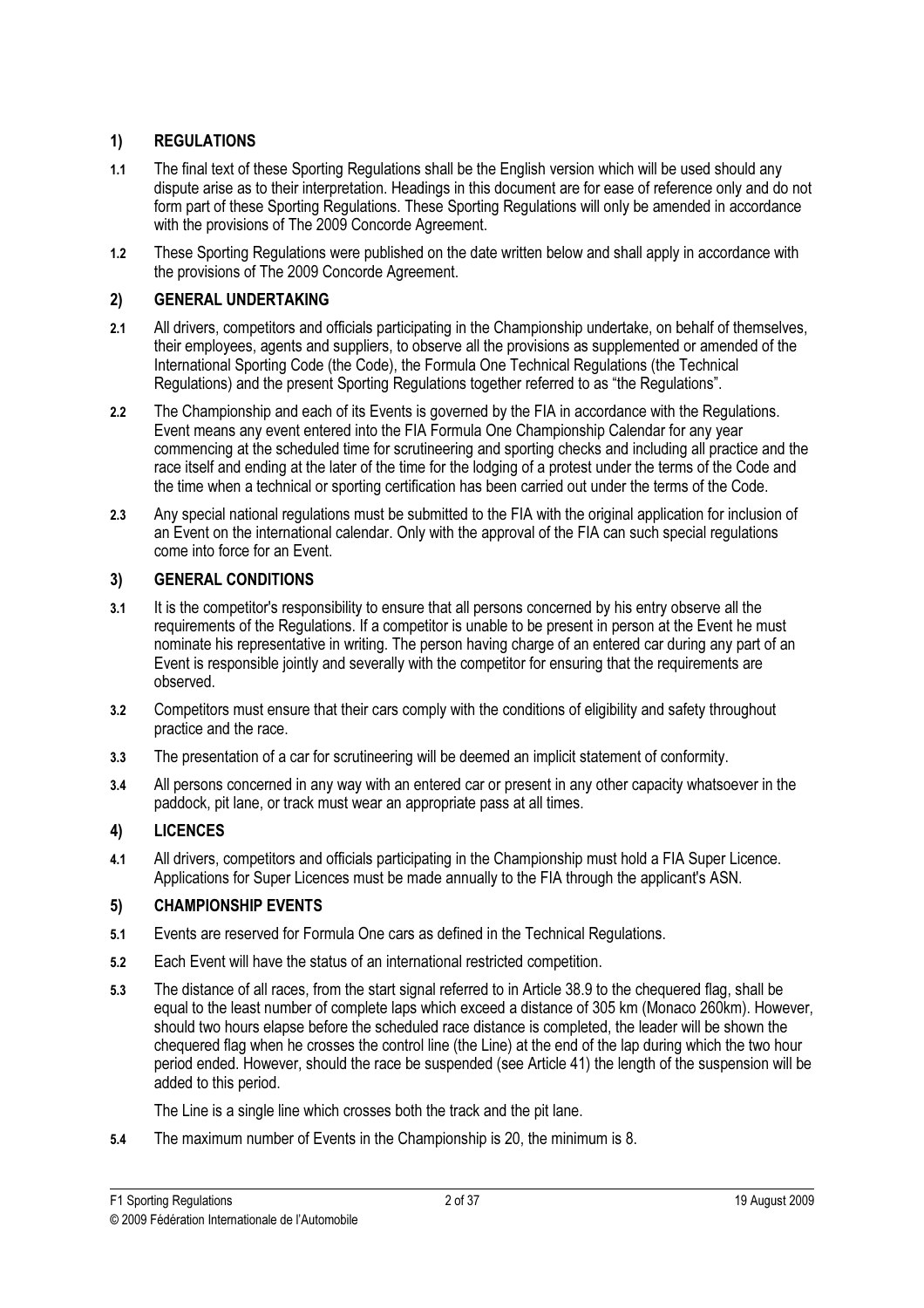- 5.5 The final list of Events is published by the FIA before 1 January each year.
- 5.6 An Event which is cancelled with less than three months written notice to the FIA will not be considered for inclusion in the following year's Championship unless the FIA judges the cancellation to have been due to force majeure.
- 5.7 An Event may be cancelled if fewer than 12 cars are available for it.

### **WORLD CHAMPIONSHIP**

- 6) WORLD CHAMPIONSHIP 6.1 The Formula One World Championship driver's title will be awarded to the driver who has scored the highest number of points, taking into consideration all the results obtained during the Events which have actually taken place.
- 6.2 The title of Formula One World Champion Constructor will be awarded to the competitor which has scored the highest number of points, results from both cars (see Article 13.6) being taken into account.
- 6.3 A constructor is the person (including any corporate or unincorporated body) which designs the Listed Parts set out in Schedule 3 to The 2009 Concorde Agreement. The make of an engine or chassis is the name attributed to it by its constructor.

The obligation to design and use Listed Parts shall not prevent a constructor from outsourcing the design and/or manufacture of any Listed Parts to a third party in accordance with the provisions of Schedule 3 to The 2009 Concorde Agreement.

 If the make of the chassis is not the same as that of the engine, the title will be awarded to the former which shall always precede the latter in the name of the car.

- 6.4 Points for both titles will be awarded at each Event according to the following scale :
	- 1st : 10 points 2nd : 8 points 3rd : 6 points 4th : 5 points 5th : 4 points 6th : 3 points 7th : 2 points 8th : 1 point
- 6.5 If a race is suspended under Article 41, and cannot be resumed, no points will be awarded if the leader has completed less than two laps, half points will be awarded if the leader has completed more than two laps but less than 75% of the original race distance and full points will be awarded if the leader has completed more than 75% of the original race distance.
- 6.6 The drivers finishing first, second and third in the Championship must be present at the annual FIA Prize Giving ceremony.

- 7) DEAD HEAT 7.1 Prizes and points awarded for all the positions of competitors who tie, will be added together and shared equally.
- 7.2 If two or more constructors or drivers finish the season with the same number of points, the higher place in the Championship (in either case) shall be awarded to :
	- a) the holder of the greatest number of first places,
	- b) if the number of first places is the same, the holder of the greatest number of second places,
	- c) if the number of second places is the same, the holder of the greatest number of third places and so on until a winner emerges.
	- d) if this procedure fails to produce a result, the FIA will nominate the winner according to such criteria as it thinks fit.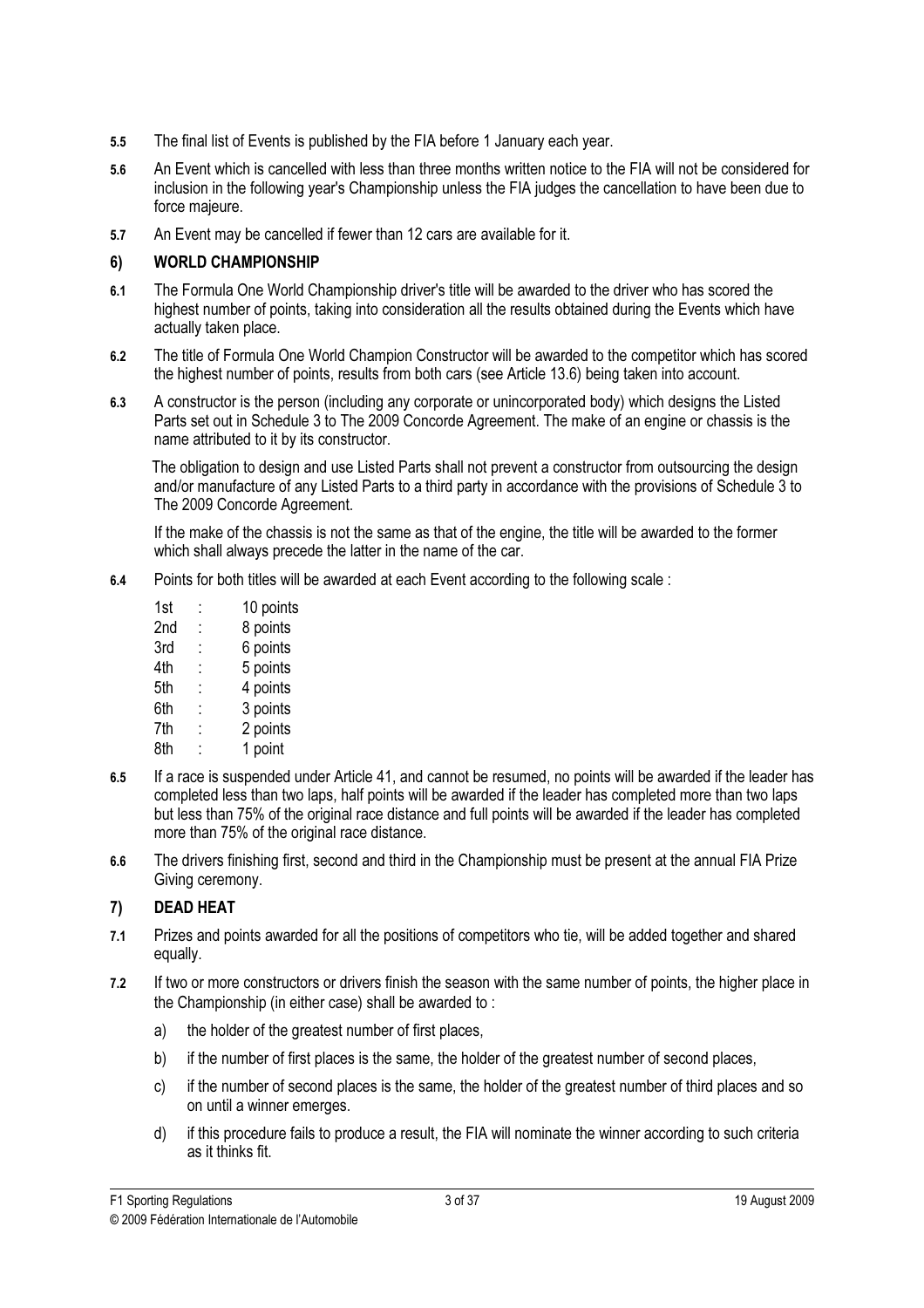### **PROMOTER**

8) PROMOTER 8.1 An application to promote an Event must be made to the ASN of the country in which the Event is to take place, which will apply to the FIA. It must be accompanied by written evidence that the promoter has made arrangements to secure the participation of competitors, which arrangements are conditional only upon the FIA entering the Event on the Championship calendar.

### **ORGANISATION OF EVENTS**  $9)$

- 9) ORGANISATION OF EVENTS 9.1 An organiser is a body nominated by the ASN and appointed by the FIA. Upon deciding to grant an application to hold an Event, the FIA will invite the relevant ASN to organise it or to nominate an organiser. If the ASN is not in a position to do so, the FIA may itself appoint an organiser. The organiser must be a club or body acceptable to the FIA and must enter into an organisation agreement as set out in The 2009 Concorde Agreement when it applies to organise the Event.
- 9.2 Each organiser shall supply the information set out in Appendix 1, part A hereto to the FIA no later than 90 days before the Event. The FIA, if satisfied with such information, shall complete part B and forward both parts to all competitors no later than 60 days before the Event.

### **INSURANCE**

- 11) Insurance 10.1 The promoter of an Event must procure that all competitors, their personnel and drivers are covered by third party insurance in accordance with the FIA requirements.
- 10.2 Ninety days before the Event, the promoter must send the FIA details of the risks covered by the insurance policy which must comply with the national laws in force as well as the FIA requirements. Sight of the policy must be available to the competitors on demand.
- 10.3 Third party insurance arranged by the promoter shall be in addition and without prejudice to any personal insurance policy held by a competitor or any other participant in the Event.
- 10.4 Drivers taking part in the Event are not third parties with respect to one another.

#### $11)$ **FIA DELEGATES**

- 11) FIA DELEGATES<br>FIA DELEGATES 11.1 For each Event the FIA will nominate the following delegates:
	- safety delegate :
	- medical delegate ;
	- technical delegate :
	- press delegate.

and may nominate :

- a representative of the President of the FIA :
- an observer :
- a stewards advisor :
- a safety car driver :
- a medical car driver.
- 11.2 The role of the FIA delegates is to help the officials of the Event in their duties, to see within their fields of competence that all the regulations governing the Championship are respected, to make any comments they judge necessary and to draw up any necessary reports concerning the Event.
- 11.3 The technical delegate nominated by the FIA will be responsible for scrutineering and will have full authority over the national scrutineers.

# 12) OFFICIALS

- 12.1 From among holders of an FIA Super Licence the following officials will be nominated by the FIA :
	- Three stewards one of whom will be permanent and appointed the non-voting chairman;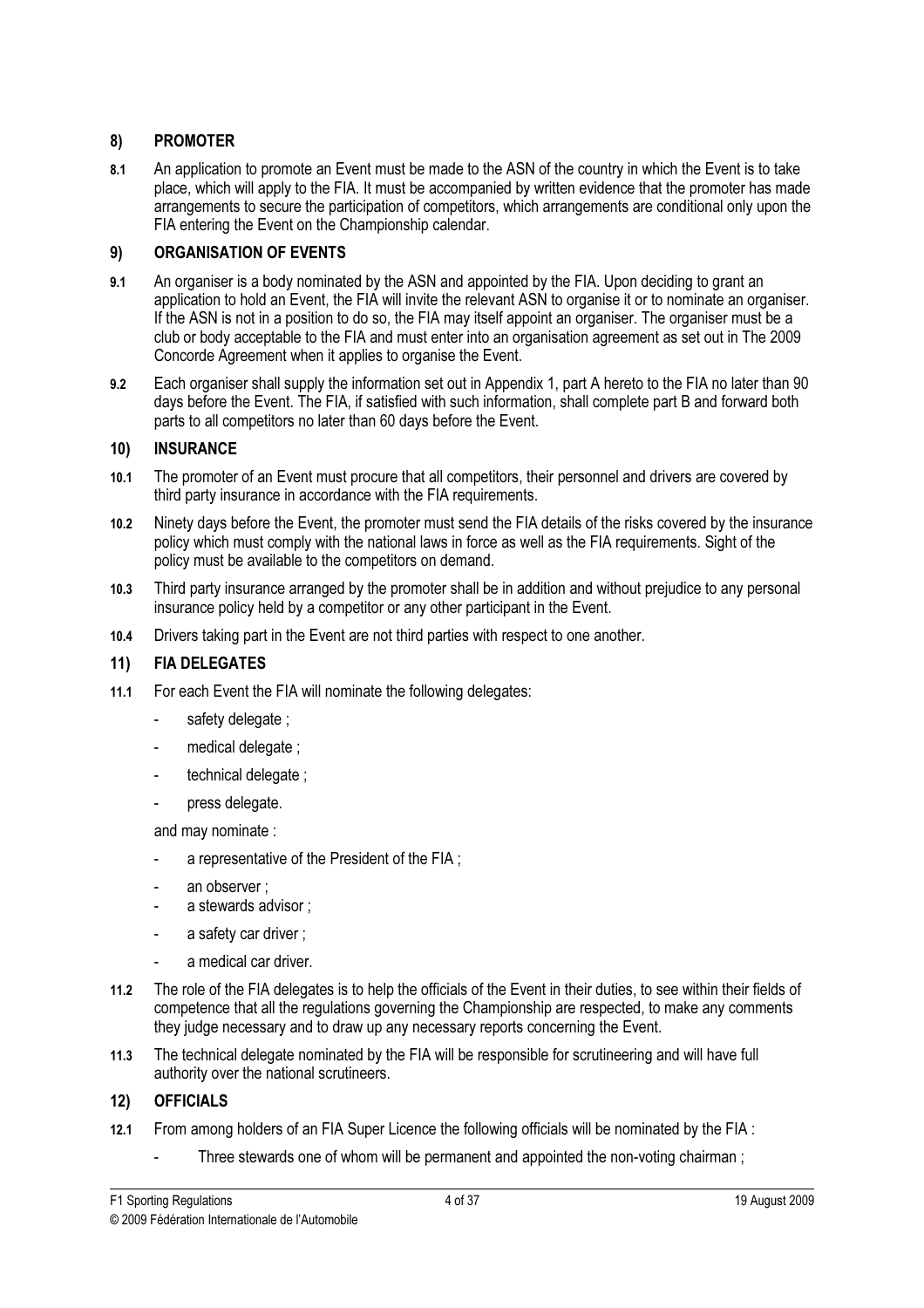- A race director :
- A permanent starter.
- 12.2 From among holders of an FIA Super Licence the following officials will be nominated by the ASN and their names sent to the FIA at the same time as the application to organise the Event :
	- One steward from among the ASNs nationals :
	- The clerk of the course.
- 12.3 The clerk of the course shall work in permanent consultation with the race director. The race director shall have overriding authority in the following matters and the clerk of the course may give orders in respect of them only with his express agreement :
	- a) the control of practice and the race, adherence to the timetable and, if he deems it necessary, the making of any proposal to the stewards to modify the timetable in accordance with the Code or Sporting Regulations :
	- b) the stopping of any car in accordance with the Code or Sporting Regulations :
	- c) the stopping of practice or suspension of the race in accordance with the Sporting Regulations if he deems it unsafe to continue and ensuring that the correct restart procedure is carried out ;
	- d) the starting procedure ;
	- e) the use of the safety car.
- 12.4 The race director, the clerk of the course and the technical delegate must be present at the Event from 10.00 on the day of initial scrutineering and the stewards from 15.00 on the same day.
- 12.5 The race director must be in radio contact with the clerk of the course and the chairman of the stewards at all times when cars are permitted to run on the track. Additionally, the clerk of the course must be in race control and in radio contact with all marshal's posts during these times.

### **COMPETITORS APPLICATIONS**

- 13) COMPETITORS APPLICATIONS 13.1 Applications to compete in the Championship may be submitted to the FIA during the period 30 June to 15 July inclusive of the year prior to the year to which the application relates on an entry form as set out in Appendix 2 hereto accompanied by an undertaking to pay the entry fee of €309,000 (three hundred and nine thousand Euros) (as may be amended in accordance with The 2009 Concorde Agreement) to the FIA no later than 1 November of the year prior to the year to which the application relates. Applications at other times will only be considered if a place is available and on payment of a late entry fee to be fixed by the FIA. Entry forms will be made available by the FIA who will notify the applicant of the result of the application within thirty days of its receipt. Successful applicants are automatically entered in all Events of the Championship and will be the only competitors at Events.
- 13.2 Applications shall include :
	- a) confirmation that the applicant has read and understood the Regulations and agrees, on its own behalf and on behalf of everyone associated with its participation in the Championship, to observe them ;
	- b) the name of the team (which must include the name of the chassis) :
	- c) the make of the competing car ;
	- d) the make of the engine ;
	- e) the names of the drivers. A driver may be nominated subsequent to the application upon payment of a fee fixed by the FIA ;
	- f) an undertaking by the applicant to participate in every Event with the number of cars and drivers entered.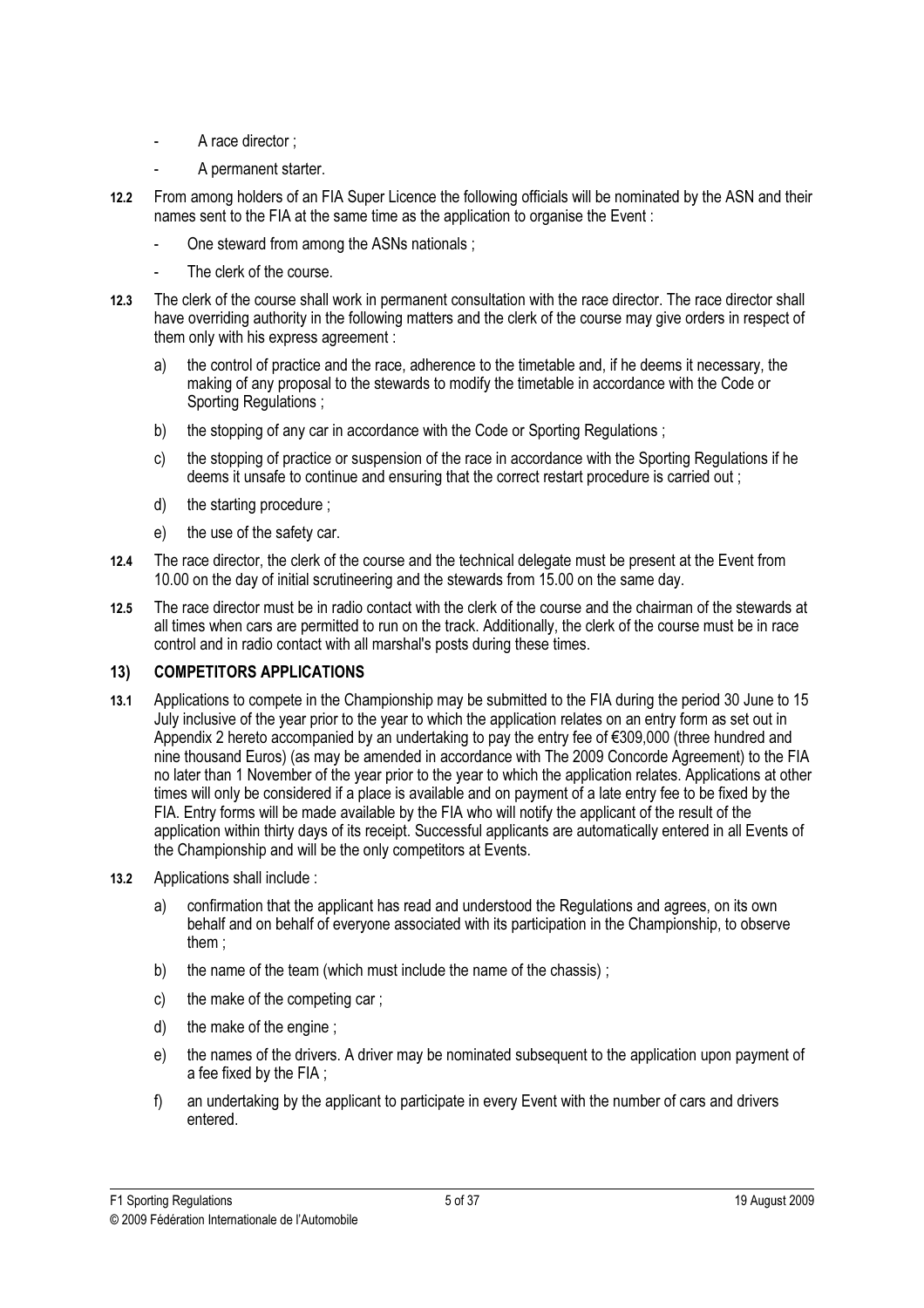- 13.3 A competitor may change the make of engine at any time during the Championship. All points scored with an engine of different make to that which was first entered in the Championship may count (and will be aggregated) for the assessment of a commercial benefit, however such points will not count towards (nor be aggregated for) the FIA Formula One Constructors Championship. A major car manufacturer may not directly or indirectly supply engines for more than two teams of two cars each without the consent of the FIA. For the purposes of this Article 13.3, a major car manufacturer is a company whose shares are quoted on a recognised stock exchange or the subsidiary of such a company.
- 13.4 With the exception of those whose cars have scored points in the Championship of the previous year, applicants must supply information about the size of their company, their financial position and their ability to meet their prescribed obligations.
- 13.5 All applications will be studied by the FIA and accepted or rejected, subject to the provisions of The 2009 Concorde Agreement. The FIA will publish the list of cars and drivers accepted together with their race numbers on or before 30 November of the year prior to the year to which the applications relate, having first notified unsuccessful applicants as set out in Article 13.1. Out-of-time applications will be considered separately.
- 13.6 No more than 26 cars will be admitted to the Championship, two being entered by each competitor.
- 13.7 If in the opinion of the F1 Commission a competitor fails to operate his team in a manner compatible with the standards of the Championship or in any way brings the Championship into disrepute, the FIA may exclude such competitor from the Championship forthwith.

#### $14)$ **PASSES**

14) PASSES<br>Passes 14.1 No pass may be issued or used other than with the agreement of the FIA. A pass may be used only by the person and for the purpose for which it was issued.

### $15)$

- 15) INSTRUCTIONS AND COMMUNICATIONS TO COMPETITORS 15.1 The stewards or race director may give instructions to competitors by means of special circulars in accordance with the Code. These circulars will be distributed to all competitors who must acknowledge receipt.
- 15.2 All classifications and results of practice and the race, as well as all decisions issued by the officials, will be posted on the official notice board.
- 15.3 Any decision or communication concerning a particular competitor should be given to him within twenty five minutes of such decision, and receipt must be acknowledged.

### **INCIDENTS**

- 16) Incidents and the second second second second second second second second second second second second seco<br>The second second second second second second second second second second second second second second second s 16.1 "Incident" means any occurrence or series of occurrences involving one or more drivers, or any action by any driver, which is reported to the stewards by the race director (or noted by the stewards and referred to the race director for investigation) which :
	- necessitated the suspension of a race under Article 41 ;
	- constituted a breach of these Sporting Regulations or the Code ;
	- caused a false start by one or more cars :
	- caused a collision ;
	- forced a driver off the track :
	- illegitimately prevented a legitimate overtaking manoeuvre by a driver;
	- illegitimately impeded another driver during overtaking.

 Unless in the opinion of the race director it was completely clear that a driver was in breach of any of the above, any incidents involving more than one car will normally be investigated after the race.

16.2 a) It shall be at the discretion of the stewards to decide, upon a report or a request by the race director, if a driver or drivers involved in an incident shall be penalised.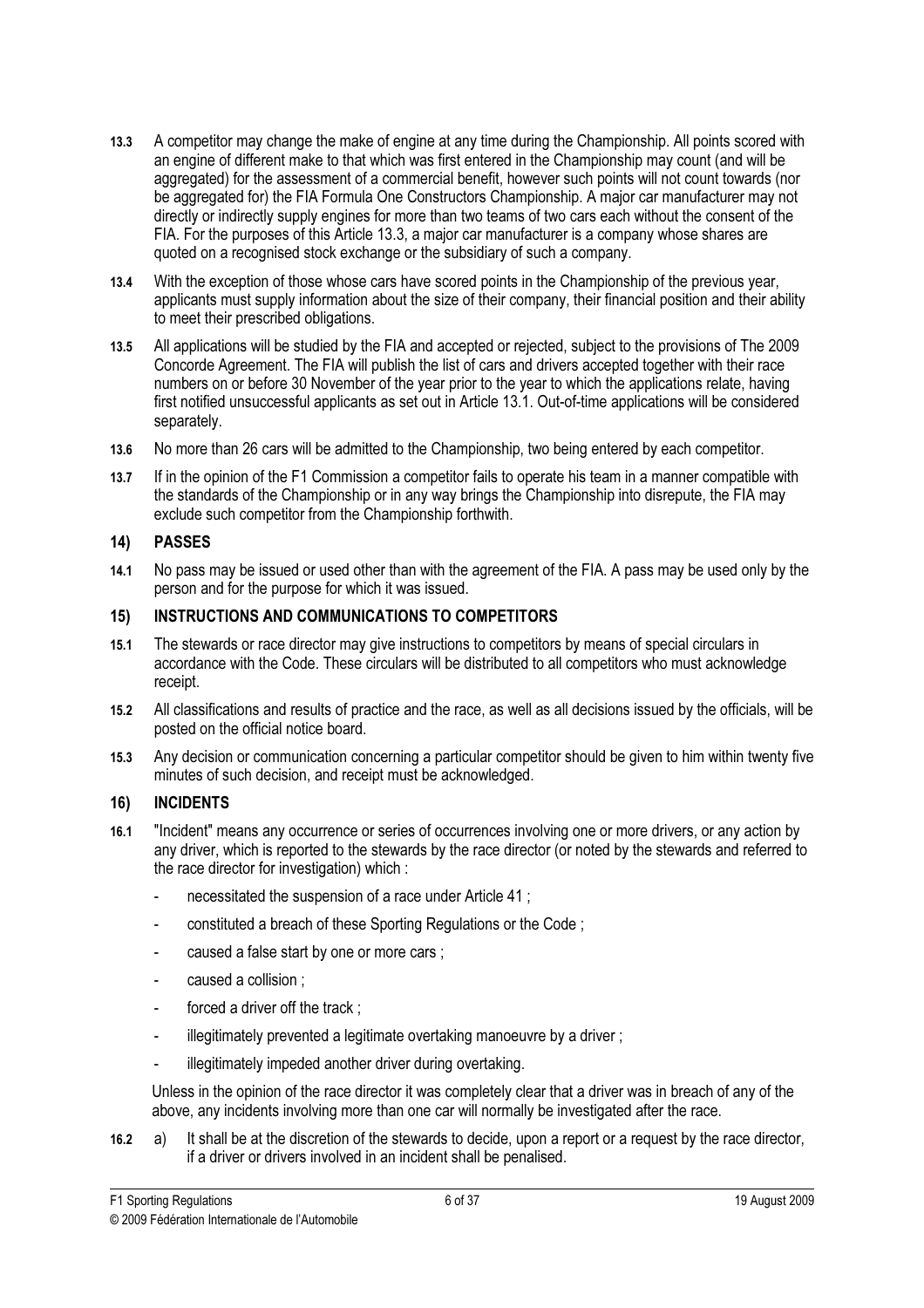b) If an incident is under investigation by the stewards a message informing all teams which driver or drivers are involved will be displayed on the timing monitors.

 Provided that such a message is displayed no later than five minutes after the race has finished the driver or drivers concerned may not leave the circuit without the consent of the stewards.

- 16.3 The stewards may impose any one of three penalties on any driver involved in an Incident :
	- a) A drive-through penalty. The driver must enter the pit lane and re-join the race without stopping ;
	- b) A ten second time penalty. The driver must enter the pit lane, stop at his pit for at least ten seconds and then re-join the race.
	- c) a drop of any number of grid positions at the driver's next Event.

 However, should either of the penalties under a) and b) above be imposed during the last five laps, or after the end of a race, Article 16.4b) below will not apply and 25 seconds will be added to the elapsed race time of the driver concerned.

- 16.4 Should the stewards decide to impose either of the penalties under Article 16.3a) or b), the following procedure will be followed :
	- a) The stewards will give written notification of the penalty which has been imposed to the competitor concerned and will ensure that this information is also displayed on the timing monitors.
	- b) From the time the stewards' decision is notified on the timing monitors the relevant driver may cover no more than three complete laps before entering the pit lane and, in the case of a penalty under Article 16.3b), proceeding to his garage where he shall remain for the period of the time penalty.

 However, unless the driver was already in the pit entry for the purpose of serving his penalty, he may not carry out the penalty after the Safety Car has been deployed. Any laps carried out behind the Safety Car will be added to the three lap maximum.

 Whilst a car is stationary in the pit lane as a result of incurring a time penalty it may not be worked on. However, if the engine stops it may be started after the time penalty period has elapsed.

- c) When the time penalty period has elapsed the driver may rejoin the race.
- d) Any breach or failure to comply with Articles 16.4b) or c) may result in the car being excluded.

### **PROTESTS**

17) PROTESTS<br>PROTESTS 17.1 Protests shall be made in accordance with the Code and accompanied by a fee of €2000.

#### **SANCTIONS**  $18<sub>1</sub>$

18) SANCTIONS 18.1 The stewards may inflict the penalties specifically set out in these Sporting Regulations in addition to or instead of any other penalties available to them under the Code.

#### **CHANGES OF DRIVER**  $19<sub>l</sub>$

19) CHANGES OF DRIVER 19.1 a) During a season each team will be permitted to use four drivers. Changes may be made at any time before the start of the qualifying practice session provided any change proposed after 16.00 on the day of scrutineering receives the consent of the stewards.

Additional changes for reasons of force majeure will be considered separately.

Any new driver may score points in the Championship.

- b) In addition to the above each team will be permitted to run additional drivers during P1 and P2 provided :
	- the stewards are informed which cars and drivers each team intends to use in each session before the end of initial scrutineering, changes after this time may only be made with the consent of the stewards ;
	- no more than two drivers are used in any one session;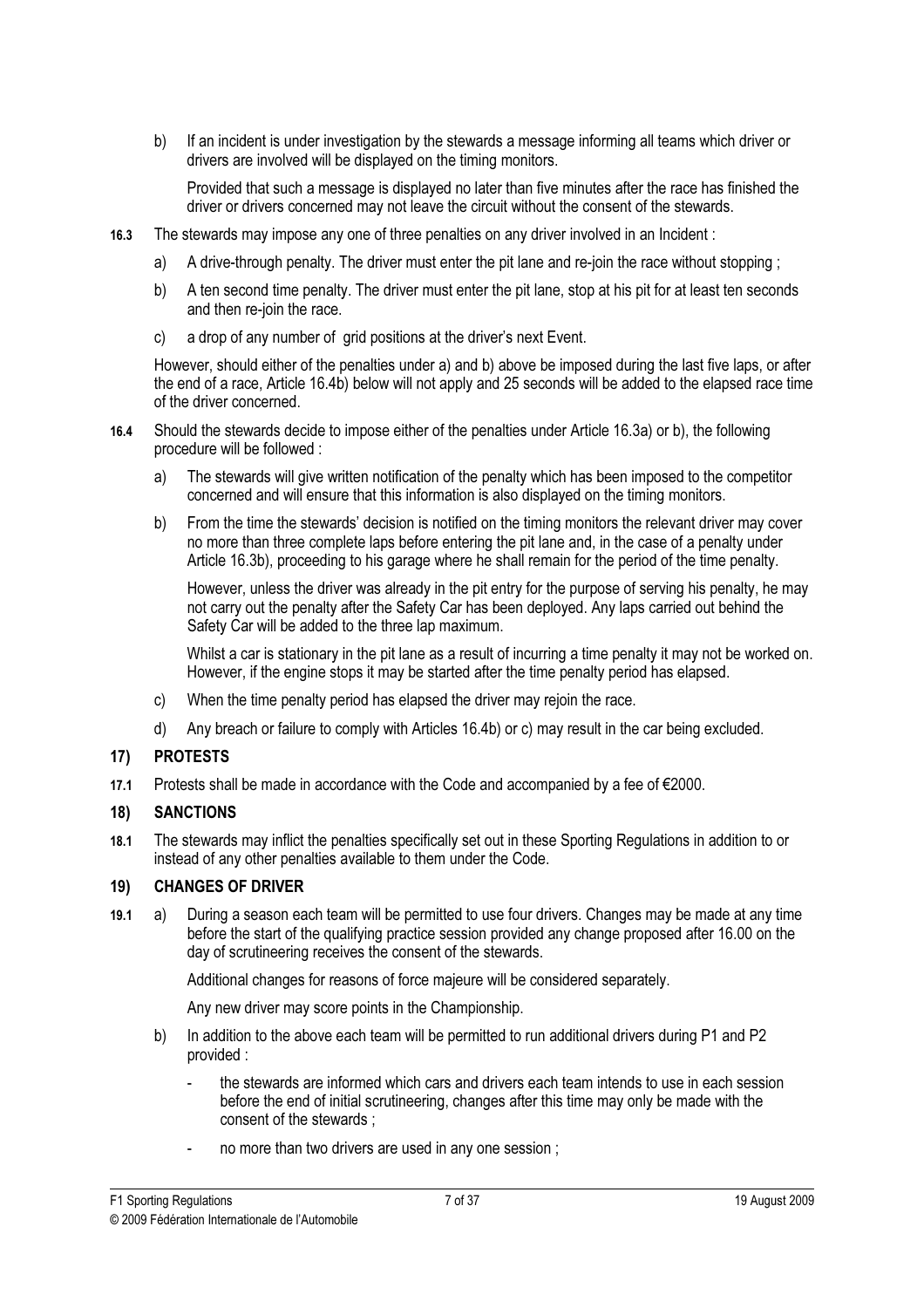- they carry the race number of the nominated driver they replace :
- they are in possession of a Super Licence.
- c) If one of the team's nominated drivers is unable to drive at some stage after the end of initial scrutineering, and the stewards consent to a change of driver, the replacement driver must use the engine, gearbox and tyres which were allocated to the original driver (see Articles 25.3 and 28.4).

20) DRIVING 20.1 The driver must drive the car alone and unaided.

### **CAR LIVERY**  $21)$

21) CAR LIVERY<br>2010 - Carlos Carlos 21.1 The provisions of the Code relating to national colours shall not apply to the Championship.

Both cars entered by a competitor must be presented in substantially the same livery at each Event, any change to this livery during a Championship season may only be made with the agreement of the Formula One Commission.

In order that the cars of each team may be easily distinguished from one another whilst they are on the track, the on board cameras located above the principle roll structure of the first car must be predominantly fluorescent red and the second car fluorescent yellow.

- 21.2 Each car will carry the race number of its driver (or his replacement) as published by the FIA at the beginning of the season. This number must be clearly visible from the front of the car.
- 21.3 The name or the emblem of the make of the car must appear on the front of the nose of the car and in either case be at least 25mm in its largest dimension. The name of the driver must appear on the external bodywork and be clearly legible.

### **TRACK AND WIND TUNNEL TESTING**  $22)$

- 22) TRACK AND WIND TUNNEL TESTING AND INDUCED IN THE UNION OF THE UNION OF THE UNION OF THE UNION OF THE UNION 22.1 a) Track testing shall be considered any track running time undertaken by a competitor entered in the Championship with the exception of :
	- i) promotional or demonstration events carried out using tyres provided specifically for this purpose by the appointed supplier ;
	- ii) three one day young driver training tests carried out between the end of the last Event of the Championship and 31 December of the same year, any such driver having not competed in more than two F1 World Championship Events ;
	- iii) eight one day aerodynamic tests carried out on FIA approved straight line or constant radius sites between 1 January and the end of the last Event of the Championship in the same year.
	- b) No competitor may carry out more than 15,000km of track testing during a calendar year.
	- c) No track testing may take place between the start of the week preceding the first Event of the Championship and 31 December of the same year.
	- d) During all track testing cars must be fitted with the FIA ECU required by Article 8.2 of the FIA Formula One Technical Regulations.
	- e) No track testing is permitted at sites which are not currently approved for use by Formula 1 cars. In order to ensure that venue licence conditions are respected at all times during track testing, competitors are required to inform the FIA of their test schedule in order that an observer may be appointed if deemed necessary.
	- f) During all Formula One track testing :
		- red flag procedures must be respected ;
		- no other type of vehicle is permitted on the track;
		- every reasonable effort should be made to ensure that the recommendations concerning emergency services detailed in Article 16 of Appendix H to the Code are followed.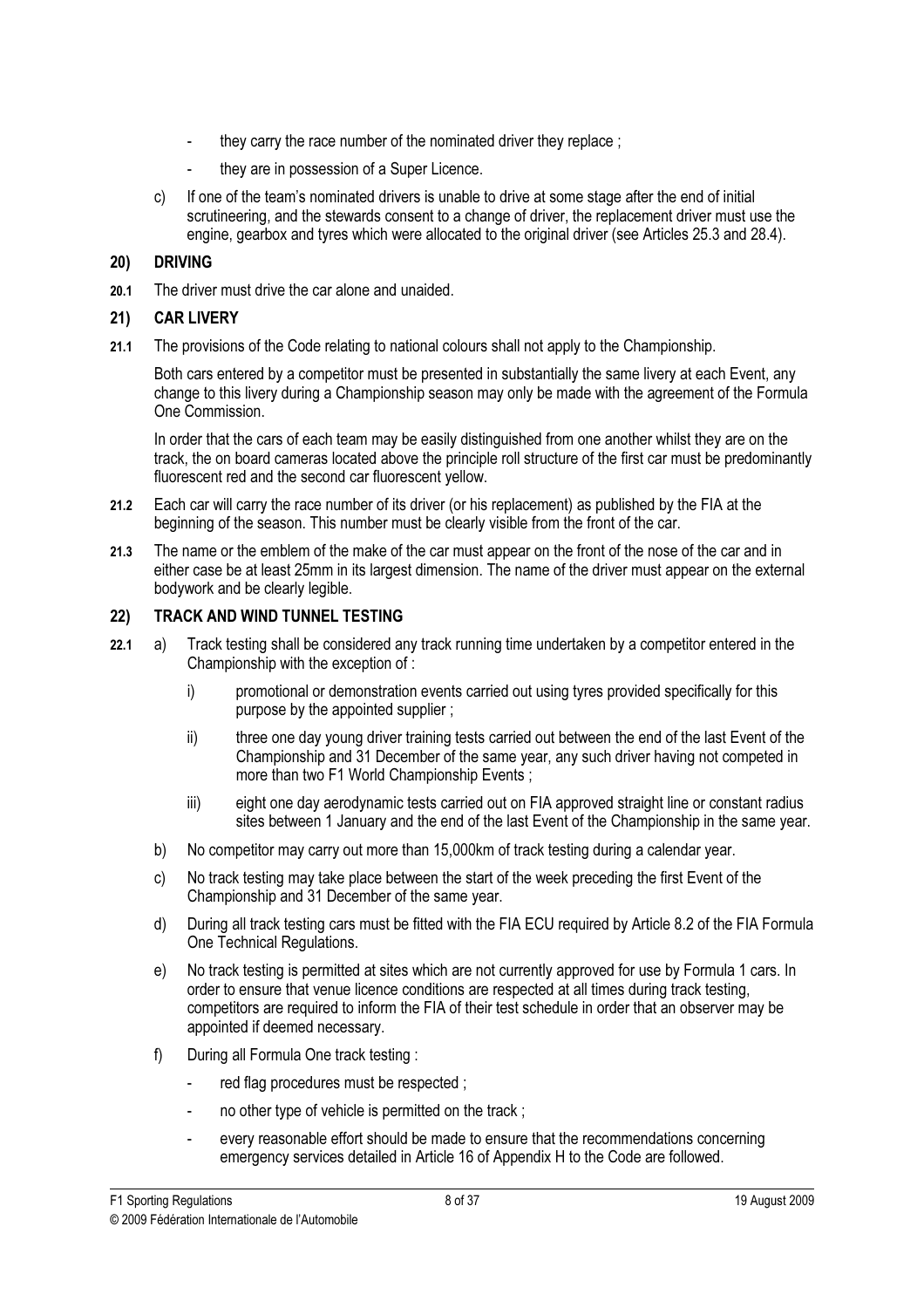- g) If, after an incident during track testing, the Medical Warning Light signals that threshold forces have been exceeded the driver must present himself for examination in the circuit medical centre without delay.
- h) No wind tunnel testing may be carried out using a scale model which is greater than 60% of full size.
- i) No wind tunnel testing may be carried out at a speed exceeding 50 metres/second.

### **PIT LANE**

- 23) PIT LANE 23.1 a) For the avoidance of doubt and for description purposes, the pit lane shall be divided into two lanes. The lane closest to the pit wall is designated the "fast lane", and the lane closest to the garages is designated the "inner lane". Other than when cars are at the end of the pit lane under Articles 38.2 and 41.5, the inner lane is the only area where any work can be carried out on a car.
	- b) The FIA will designate an area in the pit lane where each team may work and one place where pit stops during both practice and the race may be carried out.
	- c) Unless a car is pushed from the grid at any time during the start procedure, cars may only be driven from the team's designated garage area to the end of the pit lane.
	- d) Any driver intending to start the race from the pit lane may not drive his car from his team's designated garage area until the 15 minute signal has been given and must stop in a line in the fast lane.

 Under these circumstances working in the fast lane will be permitted but any such work is restricted to :

- starting the engine and any directly associated preparation ;
- the fitting or removal of permitted cooling and heating devices :
- changes made for driver comfort ;
- changing wheels.

When cars are permitted to leave the pit lane they must do so in the order that was established under Article 38.3 unless another car is unduly delayed. At all times drivers must follow the directions of the marshals.

- e) Other than drying, sweeping or any tyre rubber left when cars leave their pit stop position, competitors may not attempt to enhance the grip of the surface in the pit lane unless a problem has been clearly identified and a solution agreed to by the FIA safety delegate.
- f) Competitors must not paint lines on any part of the pit lane.
- g) Other than under d) above no equipment may be left in the fast lane.
- h) Team personnel are only allowed in the pit lane immediately before they are required to work on a car and must withdraw as soon as the work is complete.
- i) It is the responsibility of the competitor to release his car after a pit stop only when it is safe to do so.

#### $24)$ **SCRUTINFFRING**

- $\overline{a}$ , scrutingering 24.1 Between 10.00 and 16.00 three days before the race (four days in Monaco) initial scrutineering of all cars will take place in the garage assigned to each competitor.
- 24.2 Unless a waiver is granted by the stewards, competitors who do not keep to these time limits will not be allowed to take part in the Event.
- 24.3 No car may take part in the Event until it has been passed by the scrutineers.
- 24.4 The scrutineers may :
	- a) check the eligibility of a car or of a competitor at any time during an Event;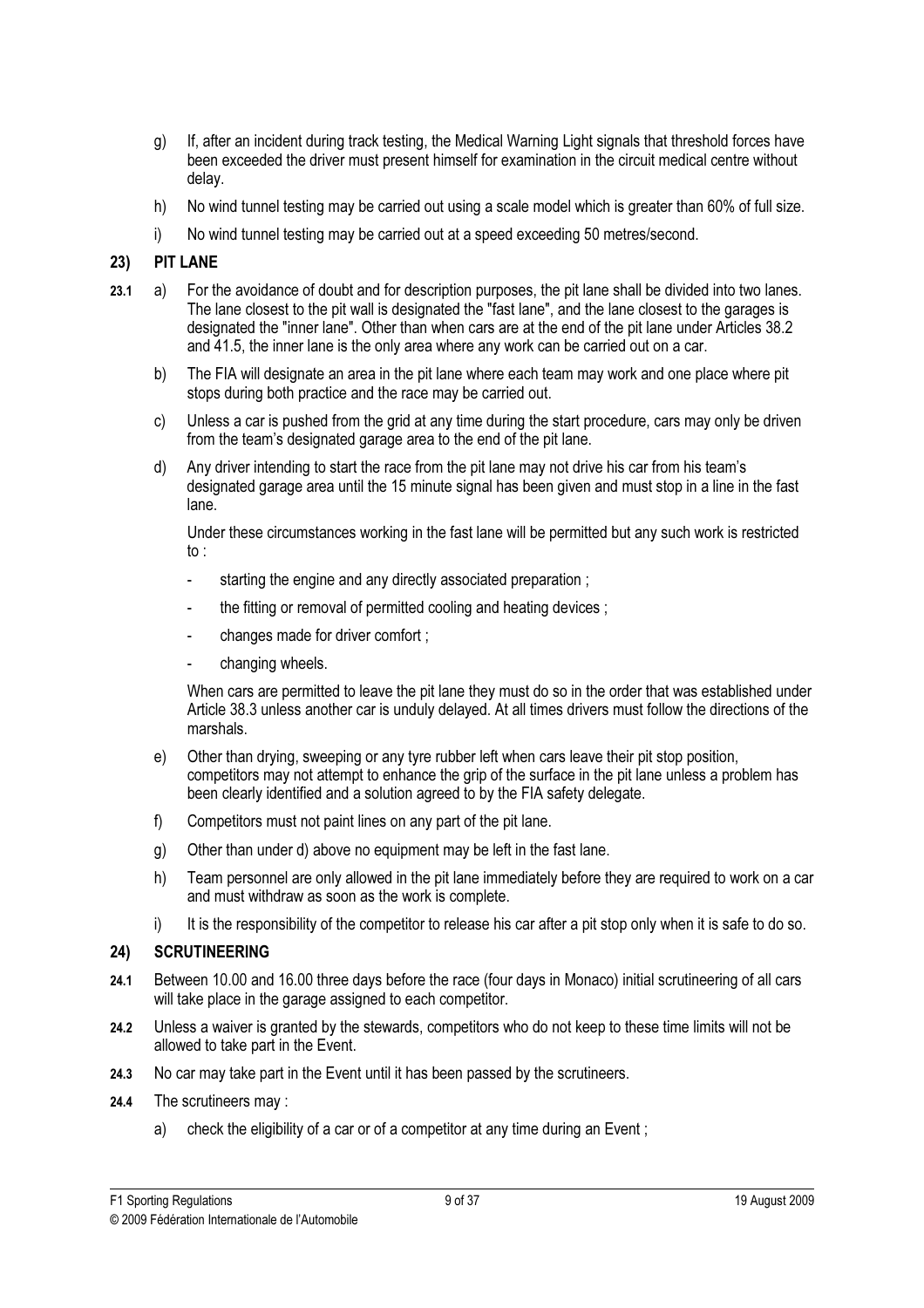- b) require a car to be dismantled by the competitor to make sure that the conditions of eligibility or conformity are fully satisfied ;
- c) require a competitor to pay the reasonable expenses which exercise of the powers mentioned in this Article may entail ;
- d) require a competitor to supply them with such parts or samples as they may deem necessary.
- 24.5 Any car which, after being passed by the scrutineers, is dismantled or modified in a way which might affect its safety or call into question its eligibility, or which is involved in an accident with similar consequences, must be re-presented for scrutineering approval.

 Any such re-scrutineering may only take place with the consent of the stewards (following a written request from a competitor) and will be carried out the next morning.

- 24.6 The race director or the clerk of the course may require that any car involved in an accident be stopped and checked.
- 24.7 Checks and scrutineering shall be carried out by duly appointed officials who shall also be responsible for the operation of the parc fermé and who alone are authorised to give instructions to the competitors.
- 24.8 The stewards will publish the findings of the scrutineers each time cars are checked during the Event. These results will not include any specific figure except when a car is found to be in breach of the Technical Regulations.

### SUPPLY OF TYRES IN THE CHAMPIONSHIP AND TYRE LIMITATION DURING THE EVENT  $25)$ 25) SUPPLY OF TYRES IN THE CHAMPIONSHIP AND TYRE LIMITATION DURING THE EVENT

25.1 Supply of tyres :

A single tyre manufacturer has been chosen by the FIA for the 2008, 2009 and 2010 seasons following an invitation for tenders to supply tyres to all the cars entered in Championship Events for the duration of these seasons. A single tyre manufacturer will be chosen by the FIA for subsequent seasons following an invitation for tenders to supply tyres to all the cars entered in Championship Events for the duration of such subsequent seasons

The appointed tyre supplier must undertake to provide :

- two specifications of dry-weather tyre at each Event, each of which must be of one homogenous compound and visibly distinguishable from one another when a car is on the track ;
- one specification of intermediate tyre at each Event which must be of one homogenous compound ;
- one specification of wet-weather tyre at each Event which must be of one homogenous compound :
- 25.2 Quantity of tyres :

 During the Event no driver may use more than fourteen sets of dry-weather tyres, four sets of intermediate tyres and three sets of wet-weather tyres.

No driver may use more than two sets of each specification of dry-weather tyre during P1 and P2.

 A set of tyres will be deemed to comprise two front and two rear tyres all of which must be of the same specification.

- 25.3 Control of tyres :
	- a) The outer sidewall of all tyres which are to be used at an Event must be marked with a unique identification.
	- b) Other than in cases of force majeure (accepted as such by the stewards of the meeting), all tyres intended for use at an Event must be presented to the FIA technical delegate for allocation prior to the end of initial scrutineering.
	- c) At any time during an Event, and at his absolute discretion, the FIA technical delegate may select alternative dry-weather tyres to be used by any team or driver from among the stock of tyres the appointed supplier has present at the Event.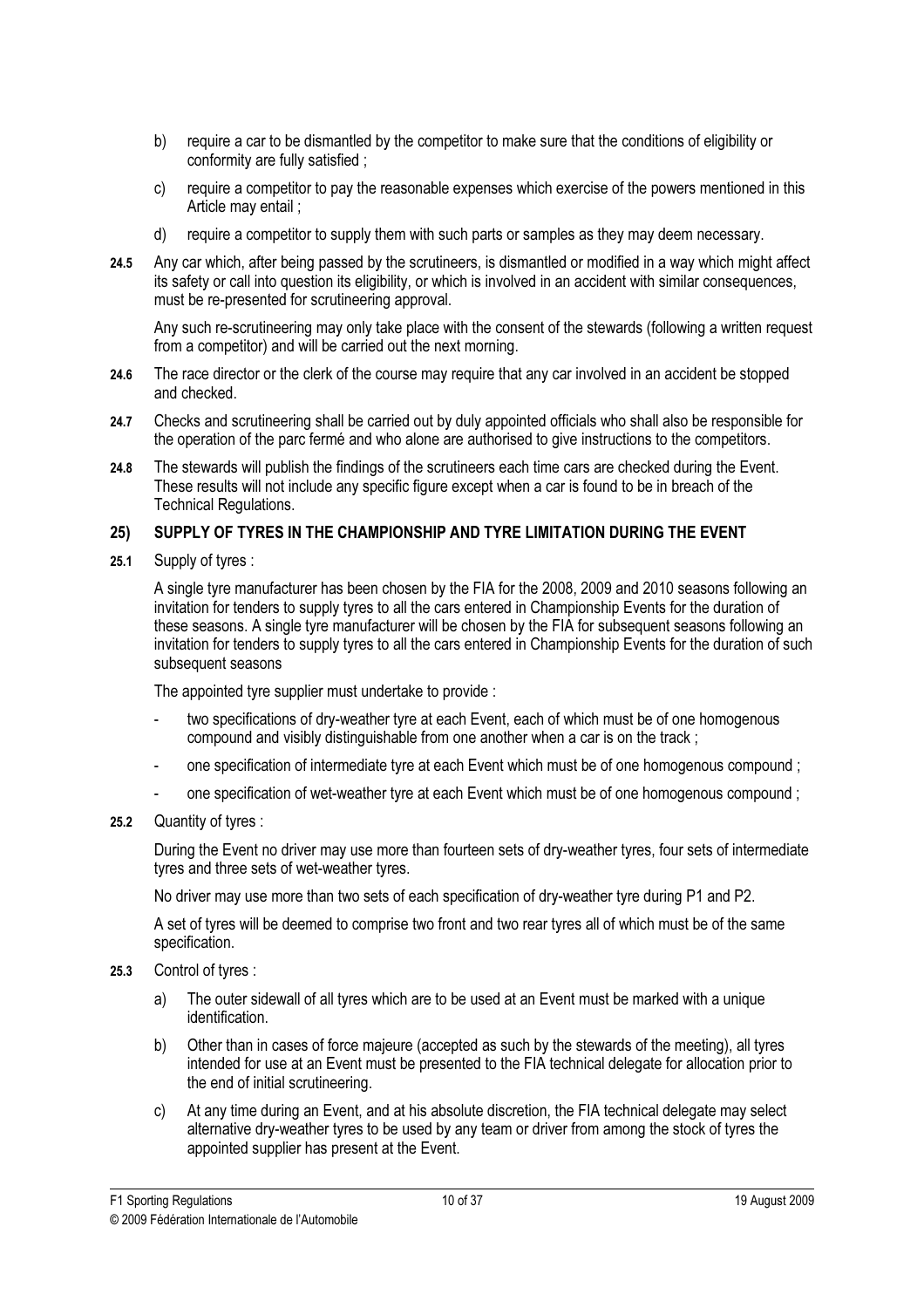- d) A competitor wishing to replace one unused tyre by another identical unused one must present both tyres to the FIA technical delegate.
- e) The use of tyres without appropriate identification may result in a grid position penalty or exclusion from the race.
- f) The only permitted type of tyre heating devices are blankets which use resistive heating elements.
- 25.4 Use of tyres :
	- a) Each nominated driver will be allocated four sets of dry-weather tyres, two of each specification, for use during P1 and P2. These are the only dry-weather tyres which may be used during these sessions and must be returned to the tyre supplier before the start of P3.

 If an additional driver is used (see Article 19.1(b) he must use the tyres allocated to the nominated driver he replaced.

- b) Each nominated driver will be allocated ten further sets of dry-weather tyres, five of each specification, for use during the remainder of the Event. However, one set of each specification must be returned to the tyre supplier before the start of the qualifying practice session and may not be used during the remainder of the Event.
- c) Prior to the start of the qualifying practice session intermediate and wet-weather tyres may only be used after the track has been declared wet by the race director, following which intermediate, wet or dry-weather tyres may be used for the remainder of the session.
- d) Unless he has used intermediate or wet-weather tyres during the race, each driver must use at least one set of each specification of dry-weather tyres during the race.
- e) If the race is started behind the safety car because of heavy rain (see Article 40.15) the use of wetweather tyres until the safety car returns to the pits is compulsory.

### $26)$

- 26) WEIGHT 26.1 a) During the qualifying practice session cars will be weighed as follows :
	- 1) the FIA will install weighing equipment in the first pit garage (the FIA garage) which will be used for the weighing procedure :
	- 2) cars will be selected at random to undergo the weighing procedure ;
	- 3) when signalled to do so the driver will proceed directly to the FIA garage and stop his engine ;
	- 4) the car will then be weighed with driver and the result given to the driver or a team representative in writing ;
	- 5) if the car is unable to reach the FIA garage under its own power it will be placed under the exclusive control of the marshals who will take the car to be weighed ;
	- 6) a car or driver may not leave the FIA garage without the consent of the FIA technical delegate;
	- 7) if a car stops on the circuit and the driver leaves the car, he must go to the FIA garage immediately on his return to the pit lane in order for his weight to be established.
	- b) After the race every classified car will be weighed. If a driver wishes to leave his car before it is weighed he must ask the technical delegate to weigh him in order that this weight may be added to that of the car.
	- c) The relevant car may be excluded should its weight be less than that specified in Article 4.1 of the Technical Regulations when weighed under a) or b) above, save where the deficiency in weight results from the accidental loss of a component of the car.
	- d) No substance may be added to, placed on, or removed from a car after it has been selected for weighing or has finished the race or during the weighing procedure. (Except by a scrutineer when acting in his official capacity).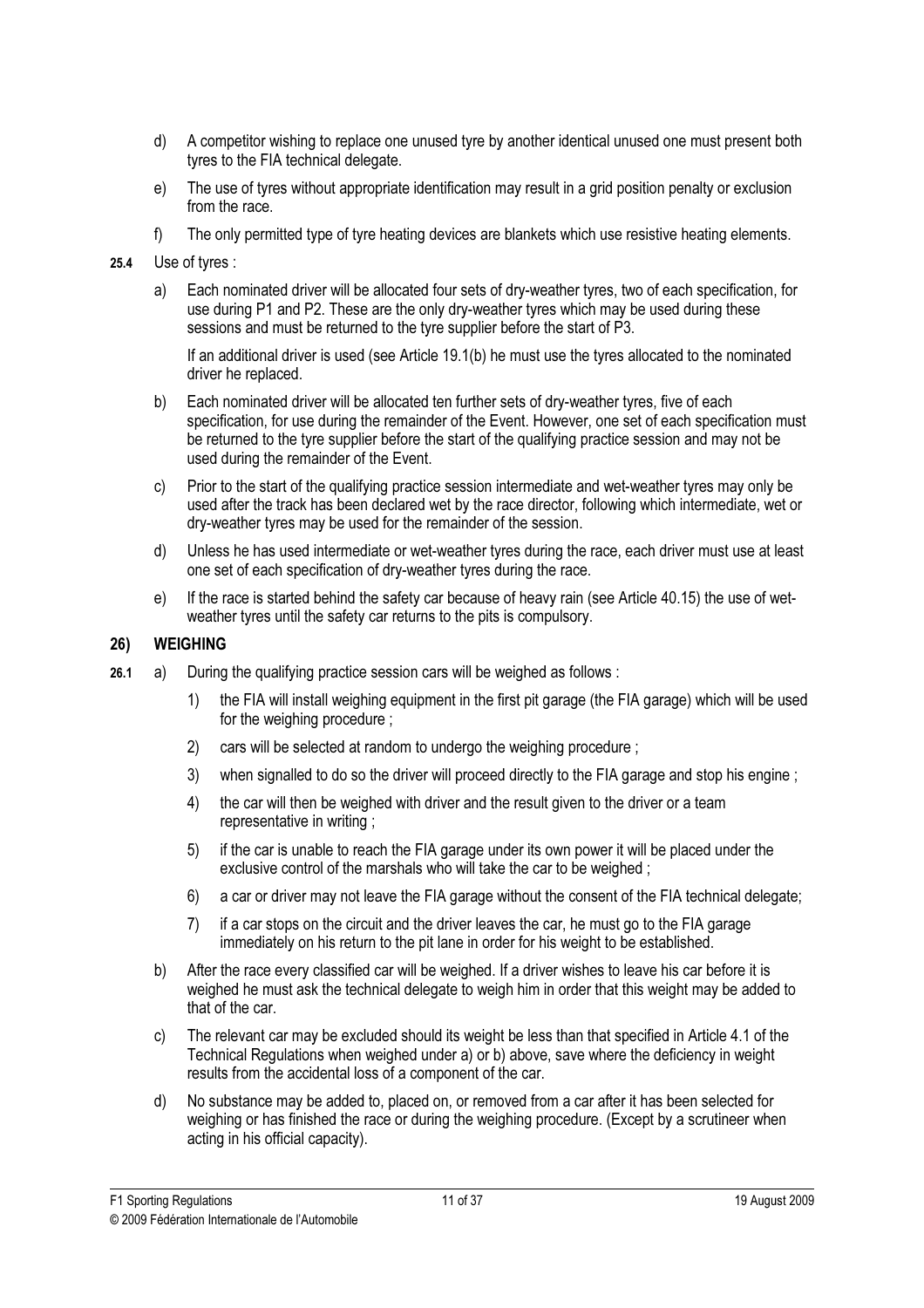- e) No one other than scrutineers and officials may enter or remain in the FIA garage without the specific permission of the FIA technical delegate.
- 26.2 In the event of any breach of these provisions for the weighing of cars the stewards may drop the driver such number of grid positions as they consider appropriate or exclude him from the race.

### $27)$ **GENERAL CAR REQUIREMENTS**

- 27) GENERAL CAR REQUIREMENTS 27.1 Electromagnetic radiation between 2.0 and 2.7GHz is forbidden save with the written consent of the FIA.
- 27.2 Accident data recording :
	- a) Each car must be fitted with an FIA accident data recorder during each Event and during all tests which are attended by more than one team. Teams must use their best endeavours to ensure that the recorder is in working order at all times. The only purpose of these units is to monitor, record or control one or more of the following :
		- data relevant to an accident or incident ;
		- a deceleration warning light on board the car ;
		- a lap trigger;
		- the driver input signal used to initiate the propulsion of the car at the start of a race.
	- b) At any time following an accident or incident competitors must make the data recorder available and accessible to the FIA. A representative of the team concerned may be present when data relevant to an accident or incident is being uploaded from the recorder. A copy of the data will be made available to the team.
	- c) Any conclusions as to the cause of an accident, or any data relevant to an accident, may only be published in the form of a report which has been agreed between the team concerned and the FIA.
- 27.3 All cars must be fitted with a car positioning system which has been manufactured by the FIA designated supplier to a specification determined by the FIA. No other parts which, in the opinion of the FIA are capable of performing a similar function, may be fitted to any car.
- 27.4 During the entire Event, no screen, cover or other obstruction which in any way obscures any part of a car will be allowed at any time in the paddock, garages, pit lane or grid, unless it is clear any such covers are needed solely for mechanical reasons, which could, for example, include protecting against fire.

In addition to the above the following are specifically not permitted :

- engine, gearbox or radiator covers whilst engines are being changed or moved around the garage;
- covers over spare wings when they are on a stand in the pit lane not being used;
- parts such as (but not limited to) spare floors, fuel rigs or tool trolleys may not be used as an obstruction.

The following are permitted :

- covers which are placed over damaged cars or components ;
- a transparent tool tray, no more than 50mm deep, placed on top of the rear wing;
- warming or heat retaining covers for the engine and gearbox on the grid;
- a rear wing cover designed specifically to protect a mechanic starting the car from fire :
- tyre heating blankets ;
- covers over the tyre manufacturer's code numbers (not the FIA bar code numbers) ;
- a cover over the car in the parc fermé overnight :
- a cover over the car in the pit lane or grid if it is raining.

# 28) SPARE CARS, ENGINES AND GEARBOXES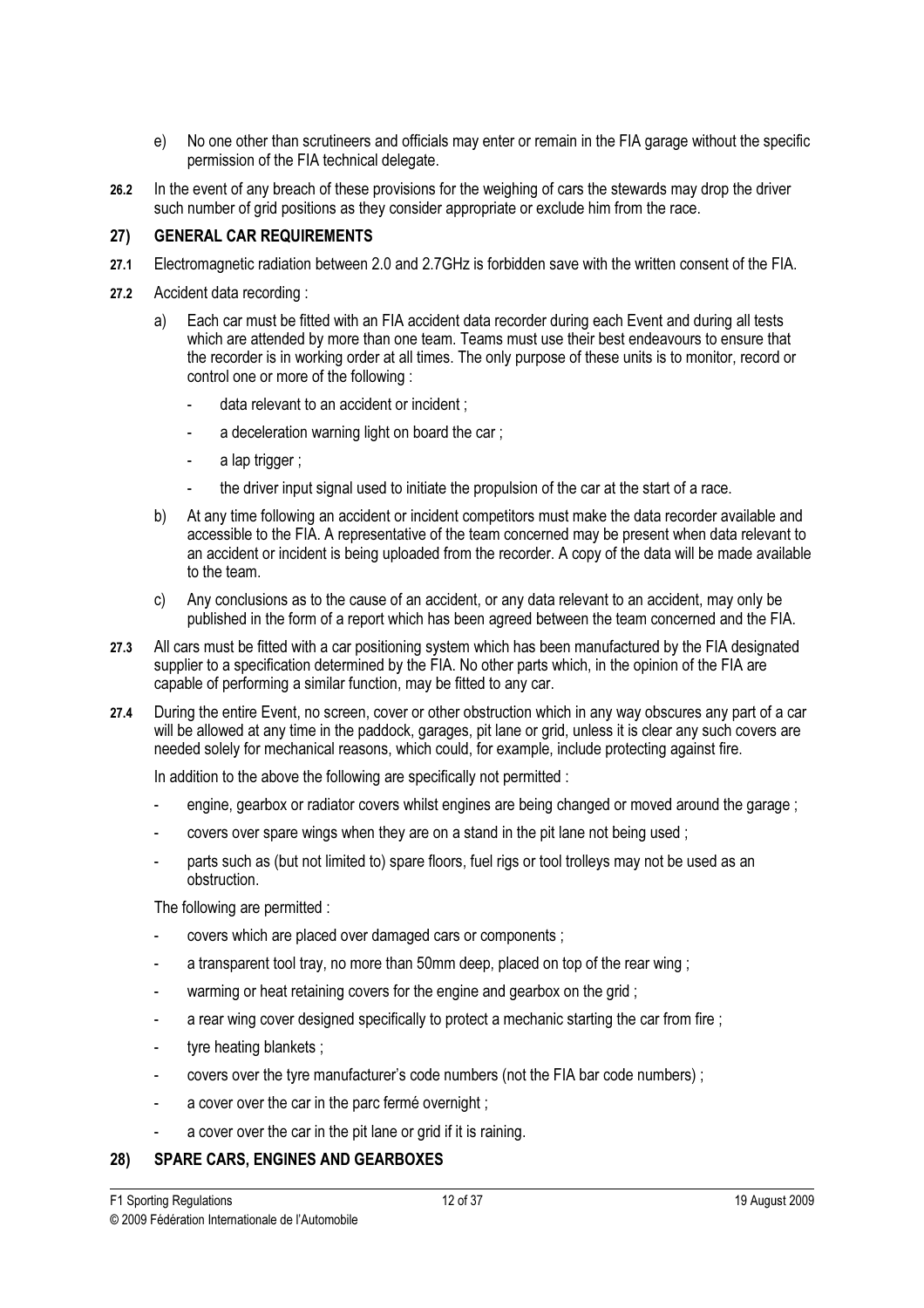- 28.1 Each competitor may have no more than two cars available for use at any one time during an Event. Any partially assembled survival cell will be deemed to be a car in this context if it is fitted with an engine, any front suspension external to the survival cell, bodywork, radiators, oil tanks external to the survival cell or heat exchangers.
- 28.2 Any driver who decides to use another car or whose car has a change of survival cell following the qualifying practice session must start the race from the pit lane following the procedures detailed in Article 38.2. Under these circumstances :
	- no restrictions on fuel load will be applied :
	- the car concerned will not have to comply with the requirements of Article 34 ;
	- the car will be permitted to carry out one reconnaissance lap when the pit lane is opened for the race.
- 28.3 No change of car is permitted after the start of the race.

 A change of car will be deemed to have taken place once a driver is seated in his new car and such change may only take place in the team's designated garage area.

28.4 a) Each driver may use no more than eight engines during a Championship season. Should a driver use more than eight engines he will drop ten places on the starting grid at the first Event during which each additional engine is used.

> An engine will be deemed to have been used once the car's timing transponder has shown that it has left the pit lane.

- b) If a driver is replaced at any time during the Championship season his replacement will be deemed to be the original driver for the purposes of assessing engine usage.
- c) After consultation with the relevant engine supplier the FIA will attach seals to each engine prior to it being used for the first time at an Event in order to ensure that no significant moving parts can be rebuilt or replaced.

 Within two hours of the end of the post race parc fermé exhaust blanking plates (with one 10mm diameter inspection hole per cylinder) and further seals will be applied to all used engines in order to ensure that these engines cannot be run between Events. Upon request to the FIA these additional seals will be removed after the start of initial scrutineering at the next Event at which the engines are required. All such engines must remain within the team's designated garage area when not fitted to a car and may not be started at any time during an Event other than when fitted to a car eligible to participate in the Event.

- d) If any of the FIA seals are damaged or removed from an engine after it has been used for the first time that engine may not be used again unless they were removed under FIA supervision.
- e) If an engine is changed in accordance with Article 34.1 the engine which was replaced may not be used during any future qualifying session or race with the exception of the last Event of the Championship.
- 28.5 Only engines which have been homologated by the FIA in accordance with Appendix 4 may be used at an Event during the 2008-2012 Championship seasons.
- 28.6 For the purposes of this Article only, an Event will be deemed to comprise P3, the qualifying practice session and the race.
	- a) Each driver may use no more than one gearbox for four consecutive Events in which his team competes. Should a driver use a replacement gearbox he will drop five places on the starting grid at that Event and an additional five places each time a further gearbox is used.

 Any replacement gearbox must be fitted with the same gear ratios that were declared under d) below and will only be required to complete the remainder of the Event in question. Any change to the gear ratios declared under d) below will incur a further five grid place penalty. In either case a new four race sequence may start at the following Event.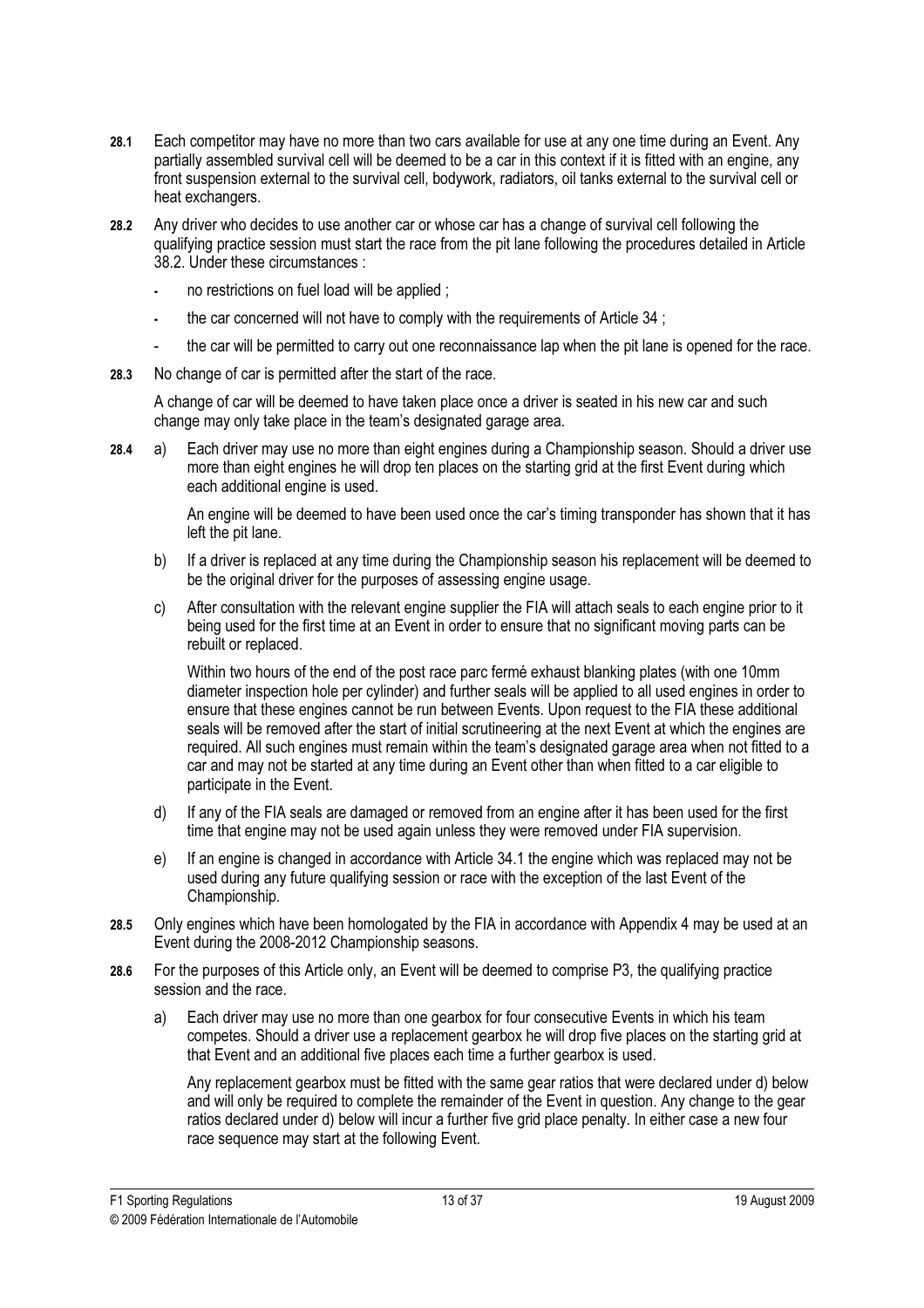Unless the driver fails to finish the race (see below) the gearbox fitted to the car at the end of the Event must remain in it for three further Events. Any driver who failed to finish the race at the first, second or third of the four Events for reasons which the technical delegate accepts as being beyond the control of the team or driver, may start the following Event with a different gearbox without a penalty being incurred.

 A gearbox will be deemed to have been used once the car's timing transponder has shown that it has left the pit lane.

- b) If a driver is replaced after the first, second or third of a four Event period, having finished the first, second or third Events, the replacement driver must use the gearbox which the original driver had been using.
- c) After consultation with the relevant team the FIA will attach seals to each gearbox in order to ensure that no moving parts, other than those specifically permitted under d) below, can be rebuilt or replaced.
- d) At each Event seals may be broken once, under supervision and at any time prior to the second day of practice, for the sole purpose of changing gear ratios and dog rings (excluding final drives or reduction gears). Competitors must inform the FIA technical delegate which ratios they intend to fit no later than two hours after the end of P2.

 Gear ratios and dog rings (excluding final drives or reduction gears) may also be changed under supervision for others of identical specification at any time during an Event provided the FIA technical delegate is satisfied there is evident physical damage to the parts in question and that such changes are not being carried out on a systematic basis.

 e) Other than under d) above, a replacement gearbox will also be deemed to have been used if any of the FIA seals are damaged or removed from the original gearbox after it has been used for the first time.

### **REFUELLING**

- 29) REFUELLING<br>Refugees 29.1 a) Refuelling is only permitted in the team's designated garage area.
	- b) Refuelling during a race is forbidden.
- 29.2 The driver may remain in his car throughout refuelling but the engine must be stopped.
- 29.3 Each competitor must ensure that an assistant equipped with a suitable fire extinguisher of adequate capacity is beside the car throughout all refuelling operations.

#### **GENERAL SAFETY**  $30<sub>1</sub>$

- $\frac{30}{2}$ 30.1 Official instructions will be given to drivers by means of the signals laid out in the Code. Competitors must not use flags similar to these.
- 30.2 Drivers are strictly forbidden to drive their car in the opposite direction to the race unless this is absolutely necessary in order to move the car from a dangerous position.
- 30.3 a) During practice and the race, drivers may use only the track and must at all times observe the provisions of the Code relating to driving behaviour on circuits.
	- b) Other than by driving on the track, Competitors are not permitted to attempt to alter the grip of any part of the track surface.
- 30.4 If a car stops on the track it shall be the duty of the marshals to remove it as quickly as possible so that its presence does not constitute a danger or hinder other competitors. If any mechanical assistance received during the race results in the car rejoining the stewards may exclude him from the race (other than under Articles 30.9(d) or 41.3.
- 30.5 A driver who abandons a car must leave it in neutral or with the clutch disengaged, with the KERS shut down and with the steering wheel in place.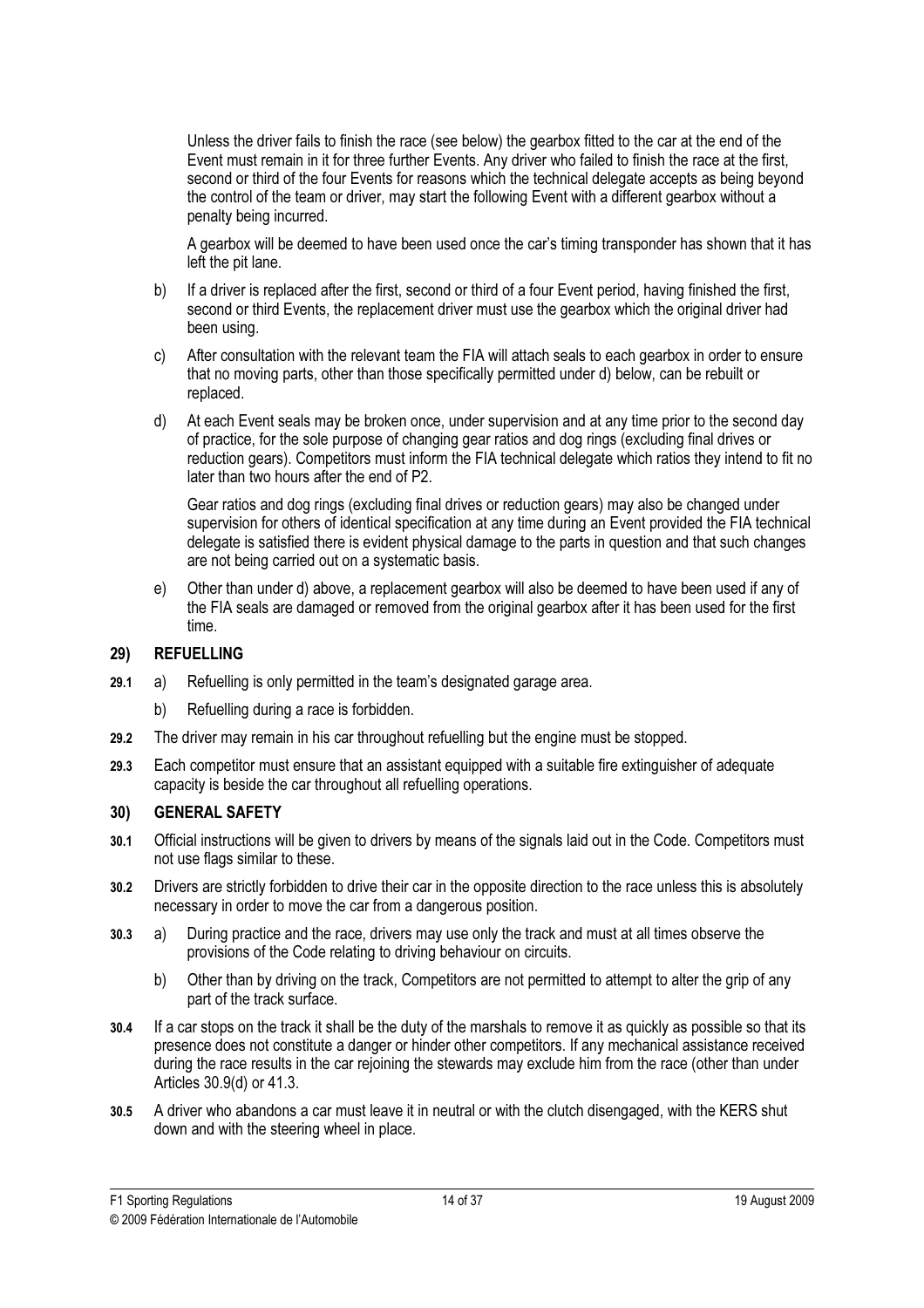- 30.6 The organiser must make at least two fire extinguishers of 5kg capacity available to each competitor and ensure that they work properly.
- 30.7 Save as specifically authorised by the Code or these Sporting Regulations, no one except the driver may touch a stopped car unless it is in the paddock, the team's designated garage area, the pit lane or on the starting grid.
- 30.8 At no time may a car be reversed in the pit lane under its own power.
- 30.9 During the period commencing 15 minutes prior to and ending 5 minutes after every practice session and the period between the commencement of the formation lap which immediately precedes the race and the time when the last car enters the parc fermé, no one is allowed on the track, the pit entry or the pit exit with the exception of :
	- a) marshals or other authorised personnel in the execution of their duty;
	- b) drivers when driving or on foot, having first received permission to do so from a marshal:
	- c) team personnel when either pushing a car or clearing equipment from the grid after all cars able to do so have left the grid on the formation lap :
	- d) team personnel when assisting marshals to remove a car from the grid after the start of the race.
- 30.10 During a race, the engine may only be started with the starter except in the pit lane or the team's designated garage area where the use of an external starting device is allowed.
- 30.11 Drivers taking part in practice and the race must always wear the clothes, helmets and head and neck supports specified in the Code.
- 30.12 A speed limit of 60km/h will be imposed in the pit lane during all free practice sessions, this will be raised to 100km/h for the remainder of the Event. However, this limit may be amended by the stewards following a recommendation from the FIA F1 safety delegate.

 Except in the race, any driver who exceeds the limit will be fined €200 for each km/h above the limit (this may be increased in the case of a second offence in the same Event). During the race, the stewards may impose either of the penalties under Article 16.3a) or b) on any driver who exceeds the limit.

- 30.13 If a driver has serious mechanical difficulties he must leave the track as soon as it is safe to do so.
- 30.14 The car's rear light must be illuminated at all times when it is running on intermediate or wet-weather tyres. It shall be at the discretion of the race director to decide if a driver should be stopped because his rear light is not working. Should a car be stopped in this way it may re-join when the fault has been remedied.
- 30.15 Only six team members per participating car (all of whom shall have been issued with and wearing special identification) are allowed in the signalling area during practice and the race.

People under 16 years of age are not allowed in the pit lane.

- 30.16 Animals, except those which may have been expressly authorised by the FIA for use by security services, are forbidden on the track, in the pit lane, in the paddock or in any spectator area.
- 30.17 The race director, the clerk of the course or the FIA medical delegate can require a driver to have a medical examination at any time during an Event.

 If, after an incident, the Medical Warning Light signals that threshold forces have been exceeded the driver must present himself for examination in the circuit medical centre without delay.

# 31) PRACTICE SESSIONS

- 31.1 Save where these Sporting Regulations require otherwise, pit lane and track discipline and safety measures will be the same for all practice sessions as for the race.
- 31.2 No driver may start in the race without taking part in at least one practice session on the second day of practice.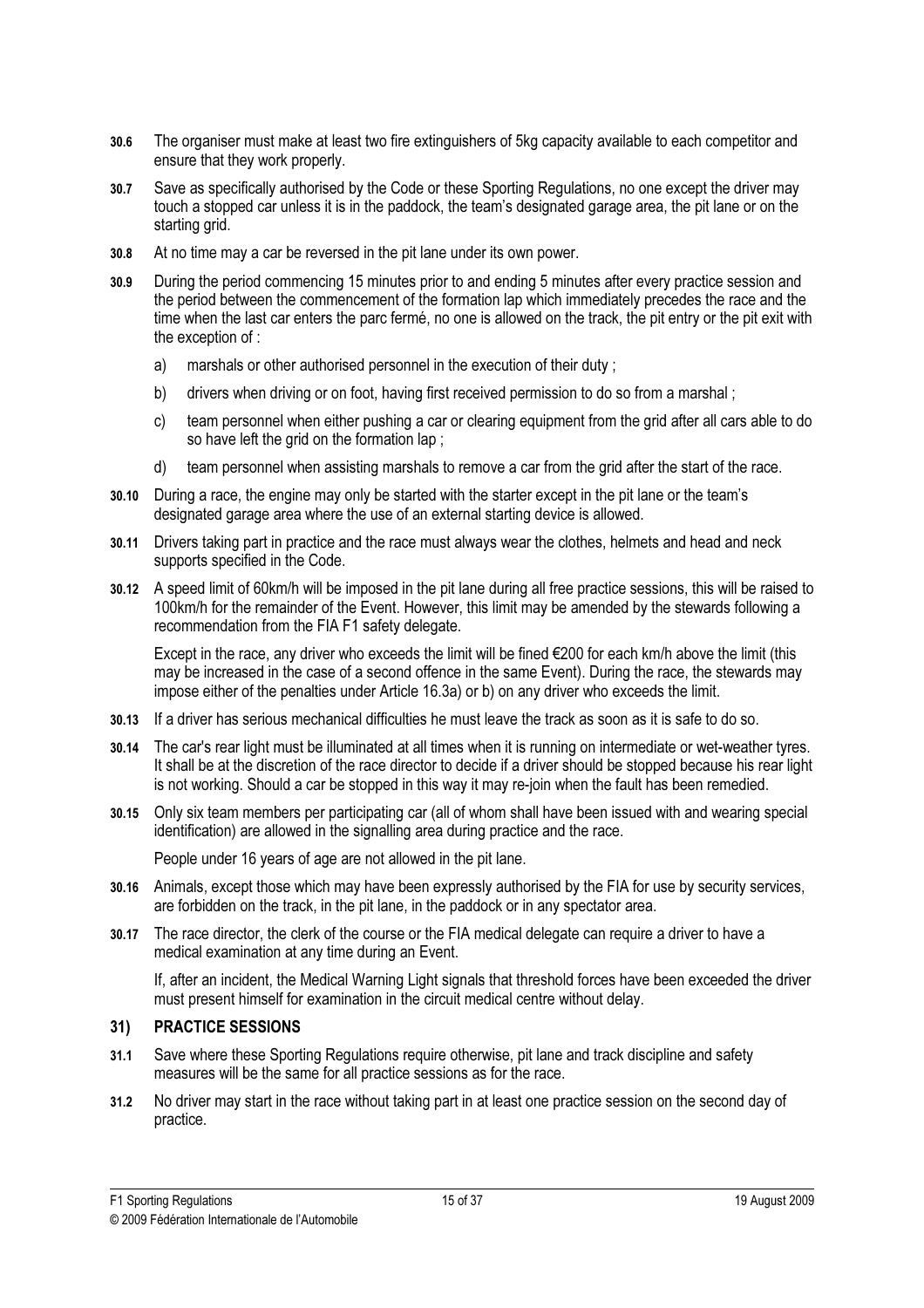- 31.3 During all practices there will be a green and a red light at the end of the pit lane. Cars may only leave the pit lane when the green light is on. Additionally, a blue flag and/or a flashing blue light will be shown in the pit exit to warn drivers leaving the pit lane if cars are approaching on the track.
- 31.4 Unless written permission has been given by the FIA to do otherwise, the circuit may only be used for purposes other than the Event after the last practice session on each day of practice and on the day of the race no less than one hour before the end of the pit lane is opened to allow cars to cover a reconnaissance lap.
- 31.5 The interval between the first and second free practice sessions, in addition to the interval between the third free practice session and the qualifying practice session, may never be less than two hours.
- 31.6 In the event of a driving infringement during any practice session the Stewards may drop the driver such number of grid positions as they consider appropriate. Unless it is completely clear that a driver committed a driving infringement any such incident will normally be investigated after the relevant session, any penalty imposed shall not be subject to appeal.

Where appropriate, regard will also be given to the provisions of Article 18.1.

- 31.7 Any driver taking part in any practice session who, in the opinion of the stewards, stops unnecessarily on the circuit or unnecessarily impedes another driver shall be subject to the penalties referred to in Article 31.6.
- 31.8 Should it become necessary to stop any practice session because the circuit is blocked by an accident or because weather or other conditions make it dangerous to continue, the clerk of the course will order red flags to be shown at all marshal posts and the abort lights to be shown at the Line.

When the signal is given to stop, all cars shall immediately reduce speed and proceed slowly back to the pit lane, and all cars abandoned on the track will be removed to a safe place.

At the end of each practice session no driver may cross the Line more than once.

31.9 The clerk of the course may interrupt practice as often and for as long as he thinks necessary to clear the track or to allow the recovery of a car. However, only during qualifying practice will the session be extended as a result.

 Should one or more sessions be thus interrupted, no protest can be accepted as to the possible effects of the interruption on the qualification of drivers admitted to start.

### **FREE PRACTICE**

- $\overline{a}$   $\overline{a}$   $\overline{a}$   $\overline{a}$   $\overline{a}$   $\overline{a}$   $\overline{a}$   $\overline{a}$   $\overline{a}$   $\overline{a}$   $\overline{a}$   $\overline{a}$   $\overline{a}$   $\overline{a}$   $\overline{a}$   $\overline{a}$   $\overline{a}$   $\overline{a}$   $\overline{a}$   $\overline{a}$   $\overline{a}$   $\overline{a}$   $\overline{a}$   $\overline{a}$   $\overline{$ 32.1 Free practice sessions will take place :
	- a) The day after initial scrutineering from 10.00 to 11.30 (P1) and from 14.00 to 15.30 (P2).
	- b) The day before the race from 11.00 to 12.00 (P3).

#### $33)$ **QUALIFYING PRACTICE**

 $\frac{3}{2}$  and  $\frac{3}{2}$  and  $\frac{3}{2}$  and  $\frac{3}{2}$ 33.1 The qualifying practice session will take place on the day before the race from 14.00 to 15.00.

The session will be run as follows :

 a) From 14.00 to 14.20 (Q1) all cars will be permitted on the track and at the end of this period the slowest eight cars will be prohibited from taking any further part in the session.

Lap times achieved by the eighteen remaining cars will then be deleted.

 b) From 14.27 to 14.42 (Q2) the eighteen remaining cars will be permitted on the track and at the end of this period the slowest eight cars will be prohibited from taking any further part in the session.

Lap times achieved by the ten remaining cars will then be deleted.

c) From 14.50 to 15.00 (Q3) the ten remaining cars will be permitted on the track.

 The above procedure is based upon a Championship entry of 26 cars. If 24 cars are entered seven will be excluded after Q1 and Q2 and if 22 cars are entered only six cars will be excluded after Q1 and Q2.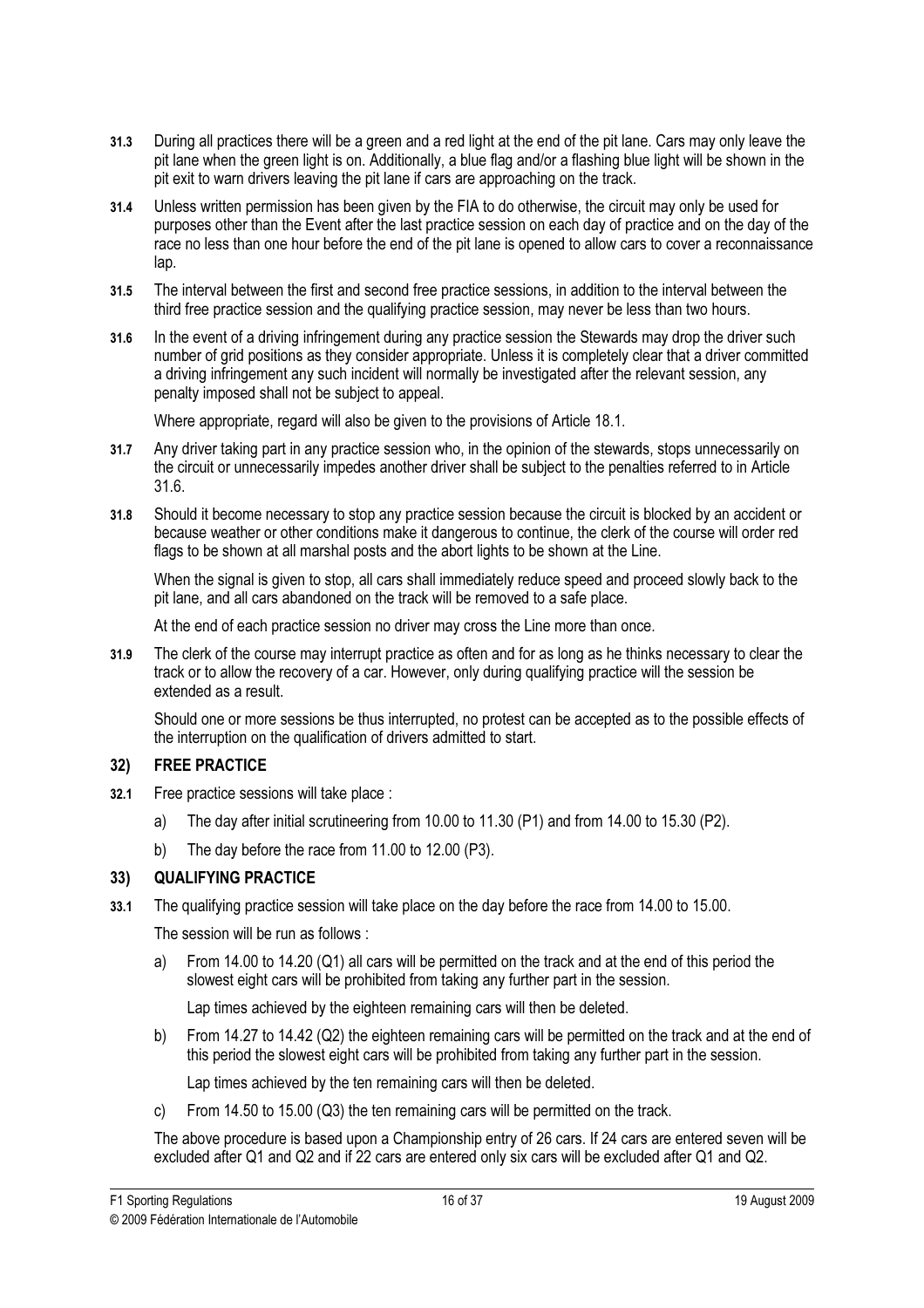33.2 Any driver whose car stops on the circuit during the qualifying session will not be permitted to take any further part in the session. Any car which stops on the circuit during the qualifying session, and which is returned to the pits before the end of the session, will be held in parc fermé until the end of the session.

### POST QUALIFYING PARC FERMÉ

34) POST QUALIFYING PARC FERMÉ 34.1 Each car will be deemed to be in parc fermé from the time at which it leaves the pit lane for the first time during qualifying practice until the start of the race. Any car which fails to leave the pit lane during qualifying practice will be deemed to be in parc fermé at the end of Q1.

Between these times, other than when cars are returned to the parc fermé overnight, the following work may be carried out :

- engines may be started ;
- fuel may be added or removed and a fuel breather fitted :
- wheels and tyres may be removed, changed or rebalanced and tyre pressures checked ;
- spark plugs may be removed in order to carry out an internal engine inspection and cylinder compression checks ;
- permitted heating or cooling devices may be fitted ;
- a jump battery may be connected and on board electrical units may be freely accessed via a physical connection to the car ;
- charging and / or discharging of the KERS energy storage devices ;
- removal of the KERS energy storage devices which, once marked by the FIA technical delegate, may be retained overnight by the team :
- the main electrical battery and radio batteries may be changed ;
- the brake system may be bled :
- engine oil may be drained :
- compressed gases may be drained or added ;
- the aerodynamic set up of the front wing may be adjusted using the existing parts. No parts may be added, removed or replaced ;
- if the FIA technical delegate is satisfied that changes in climatic conditions necessitate alterations to the specification of a car, changes may be made to the air ducts around the front and rear brakes and radiator ducts. These changes may be made at any time after the message "CHANGE IN CLIMATIC CONDITIONS" is shown on the timing monitors, from this point the choice of air ducts around the front and rear brakes and radiator ducts is free, subject always to compliance with the relevant Technical Regulations.
- bodywork (excluding radiators) may be removed and / or cleaned ;
- cosmetic changes may be made to the bodywork and tape may be added ;
- any part of the car may be cleaned :
- on board cameras, marshalling system components, timing transponders and any associated equipment may be removed, refitted or checked ;
- any work required by the FIA technical delegate :
- changes to improve the driver's comfort. In this context anything other than the adjustment of mirrors, seat belts and pedals may only be carried out with the specific permission of the FIA technical delegate. The addition or removal of padding (or similar material) is also permitted but may only be carried out under supervision and, if required by the FIA technical delegate, must be removed before the post-race weighing procedure.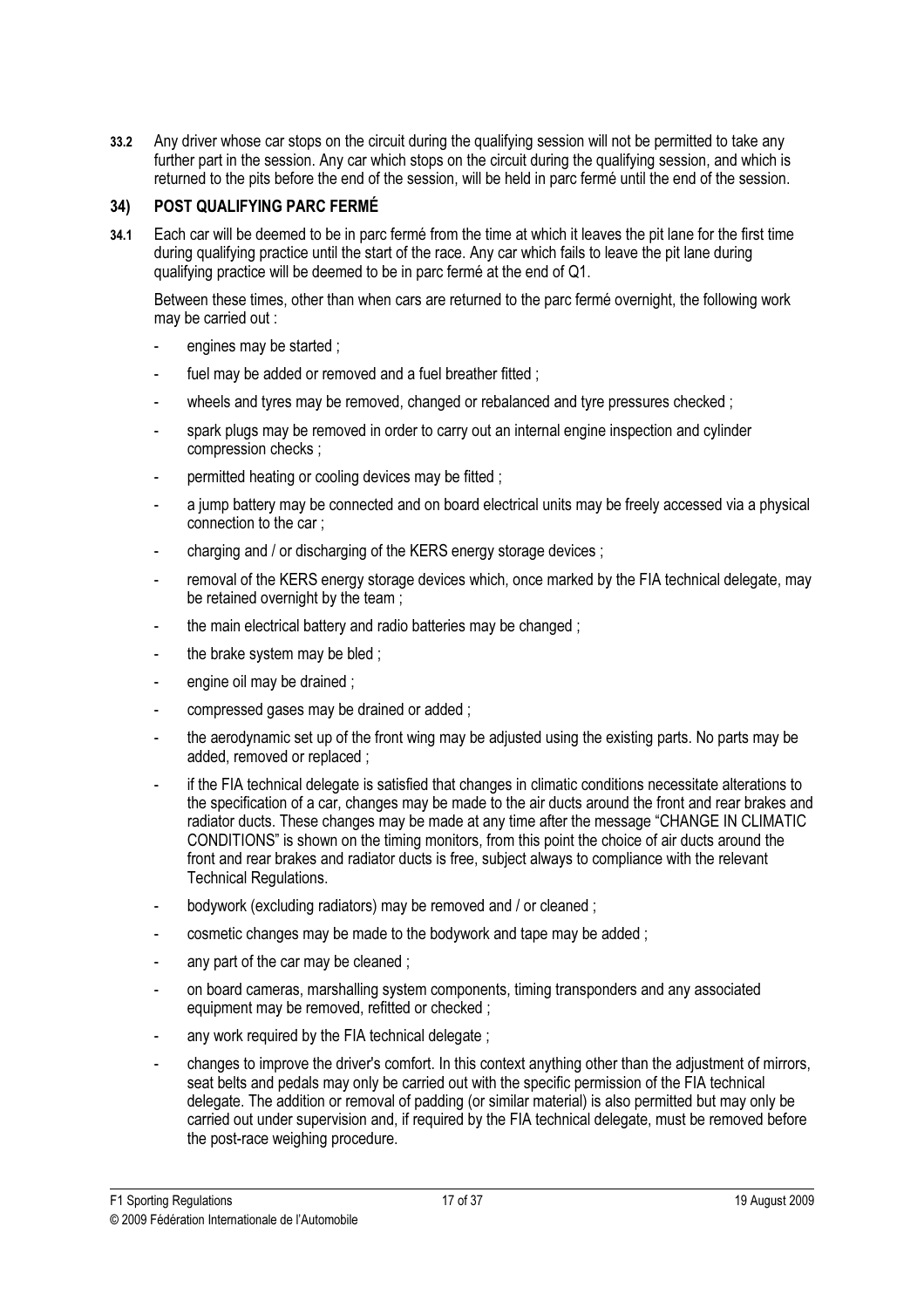- drinking fluid for the driver may be added at any time, however, the capacity of the container for any such fluid must not exceed 1.5 litres ;
- repair of genuine accident damage:
- any parts which are removed from the car in order to carry out any work specifically permitted above, or any parts removed to carry out essential safety checks, must remain close to it and, at all times, be visible to the scrutineer assigned to the relevant car.

Any work not listed above may only be undertaken with the approval of the FIA technical delegate following a written request from the team concerned. It must be clear that any replacement part a team wishes to fit is similar in mass, inertia and function to the original. Any parts removed will be retained by the FIA.

However, if a team wishes to change a part during the qualifying session and/or on the grid before the start of the race, this may be done without first seeking the permission of the technical delegate, provided it is reasonable for the relevant team to believe permission would be given if there was time to ask and the broken or damaged part remains in full view of the scrutineer assigned to the car at all times.

- 34.2 At the end of the qualifying practice at least six cars will be chosen at random to undergo further checks, once informed their car has been selected the team concerned must take the car to the parc fermé immediately.
- 34.3 Within three and a half hours of the end of the qualifying practice session all cars used during the session (or which were intended for use but failed to leave the pit lane) must be taken to the parc fermé, where they will remain secure until the following day. For marketing purposes this deadline may be extended for one car from each competitor for a maximum of two hours by prior arrangement with the FIA technical delegate. However, no work of any kind may be carried out on the car any later than three and a half hours after the end of the qualifying practice session.

 Whilst cars are in the parc fermé they may be covered and fitted with devices to keep them warm, no team personnel will be permitted there unless specifically authorised by the FIA technical delegate.

- 34.4 Five hours before the start of the formation lap teams will be permitted to take their cars back to their garages where, again, they will remain under parc fermé conditions until the start of the race.
- 34.5 If a competitor modifies any part on the car or makes changes to the set up of the suspension whilst the car is being held under parc fermé conditions the relevant driver must start the race from the pit lane and follow the procedures laid out in Article 38.2.
- 34.6 One scrutineer will be allocated to each car for the purpose of ensuring that no unauthorised work is carried out whilst cars are being held under parc fermé conditions.
- 34.7 A list of parts replaced with the specific agreement of the FIA technical delegate whilst cars are being held under parc fermé conditions will be published and distributed to all teams prior to the race.
- 34.8 In order that the scrutineers may be completely satisfied that no alterations have been made to the suspension systems or aerodynamic configuration of the car (with the exception of the front wing) whilst in post-qualifying parc fermé, it must be clear from physical inspection that changes cannot be made without the use of tools.

# 35) PRESS CONFERENCES, MEDIA OPPORTUNITES AND DRIVERS PARADE

35.1 Day before first practice :

The FIA press delegate will choose a maximum of five drivers who must attend a press conference in the media centre for a period of one hour at 15.00 on the day before first practice. At Events taking place in North or South America this press conference will take place at 11.00. These drivers' teams will be notified no less than 48 hours before the conference. In addition, a maximum of two team personalities may be chosen by the FIA press delegate to attend this press conference.

35.2 First day of practice :

On the first day of practice, a minimum of three and a maximum of six drivers and/or team personalities, (other than those who attended the press conference on the previous day and subject to the consent of the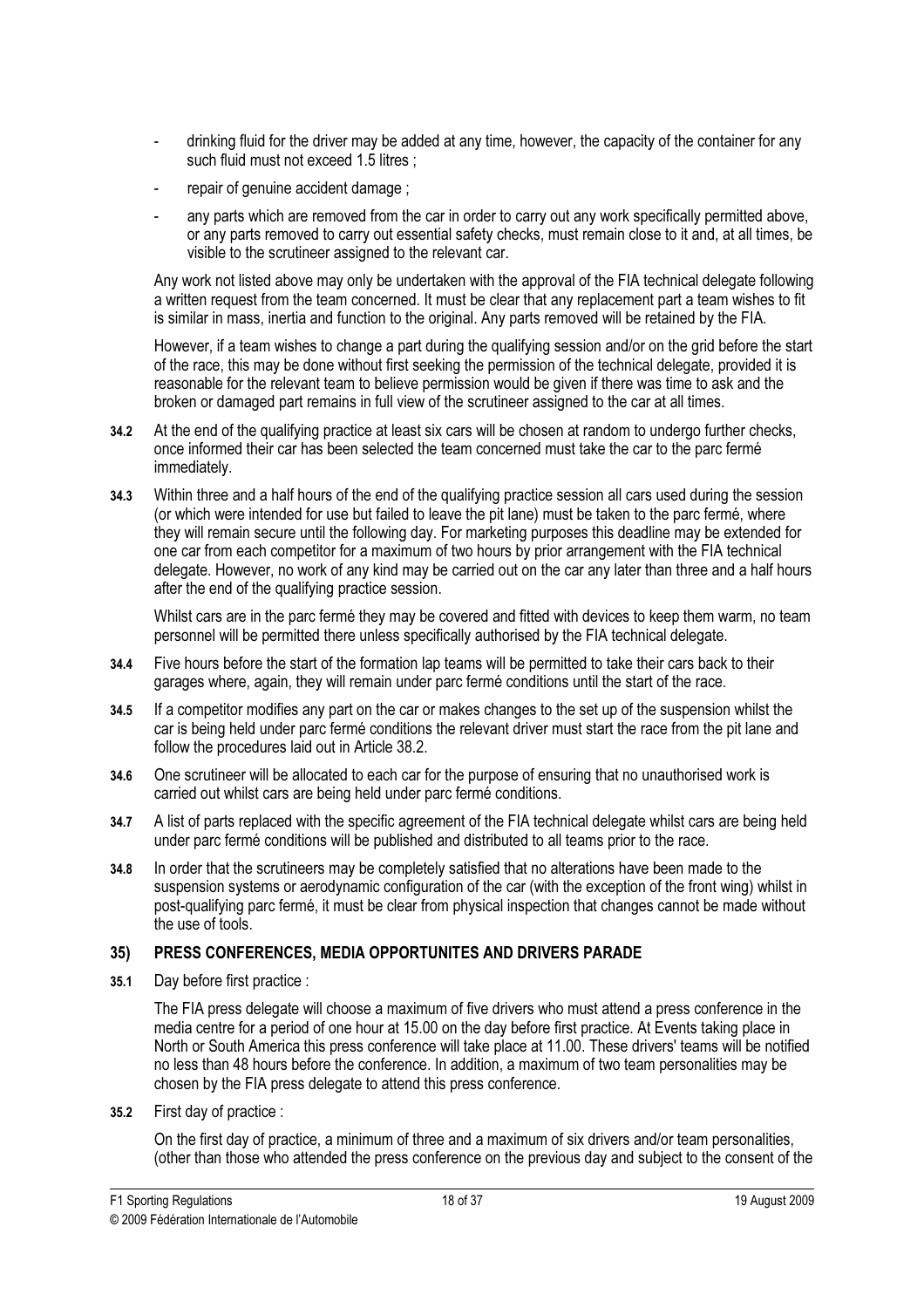team principal) will be chosen by ballot or rota by the FIA press delegate during the Event and must make themselves available to the media for a press conference in the media centre for a period of one hour at 16.00.

 On the first day of practice (or the day before practice if more suited to the organiser's schedule) all drivers must be available for autograph signing in their designated team space in the pit lane.

Drivers must be available at all reasonable times during an Event to talk to the media as required by the FIA press delegate.

35.3 Second Day of Practice :

 All drivers eliminated in Q1 or Q2 must make themselves available for media interviews immediately after the end of each session. In addition, all drivers who participated in Q3, and who are not required to take part in the post-qualifying press conference, must make themselves available for media interviews immediately after Q3.

 Immediately after the qualifying practice session the first three drivers in the session will be required to make themselves available for television interviews in the unilateral room and then attend a press conference in the media centre for a maximum period of 30 minutes.

35.4 Race day :

One and a half hours before the race all drivers must attend a drivers parade. Competitors will be given details of the parade by the FIA press delegate.

 Any driver retiring before the end of the race must make himself available for media interviews after his return to the paddock.

 All drivers who finish the race outside the top three must make themselves available immediately after the end of the race for media interviews.

 During the race every team must make at least one senior spokesperson available for interviews by officially accredited TV crews.

### THE GRID

- 36) THE GRID 36.1 At the end of qualifying practice the times achieved by each driver will be officially published.
- 36.2 a) The grid will be drawn up as follows :
	- i) The last eight positions will be occupied by the cars eliminated during Q1, the fastest in 19th position.
	- ii) The next eight positions will be occupied by the cars eliminated during Q2, the fastest in 11th position.
	- iii) The top ten positions will be occupied by the cars which took part in Q3, the fastest from the position on the grid which was the pole position in the previous year or, on a new circuit, has been designated as such by the FIA safety delegate.

 If two or more drivers set identical times during Q1, Q2 or Q3 priority will be given to the one who set it first.

 If less than 26 cars are entered in the Championship appropriate amendments will be made to the above in accordance with Article 33.1.

- b) If more than one driver fails to set a time during Q1, Q2 or Q3 they will be arranged in the following order :
	- i) any driver who attempted to set a qualifying time by starting a flying lap;
	- ii) any driver who failed to start a flying lap;
	- iii) any driver who failed to leave the pits during the period.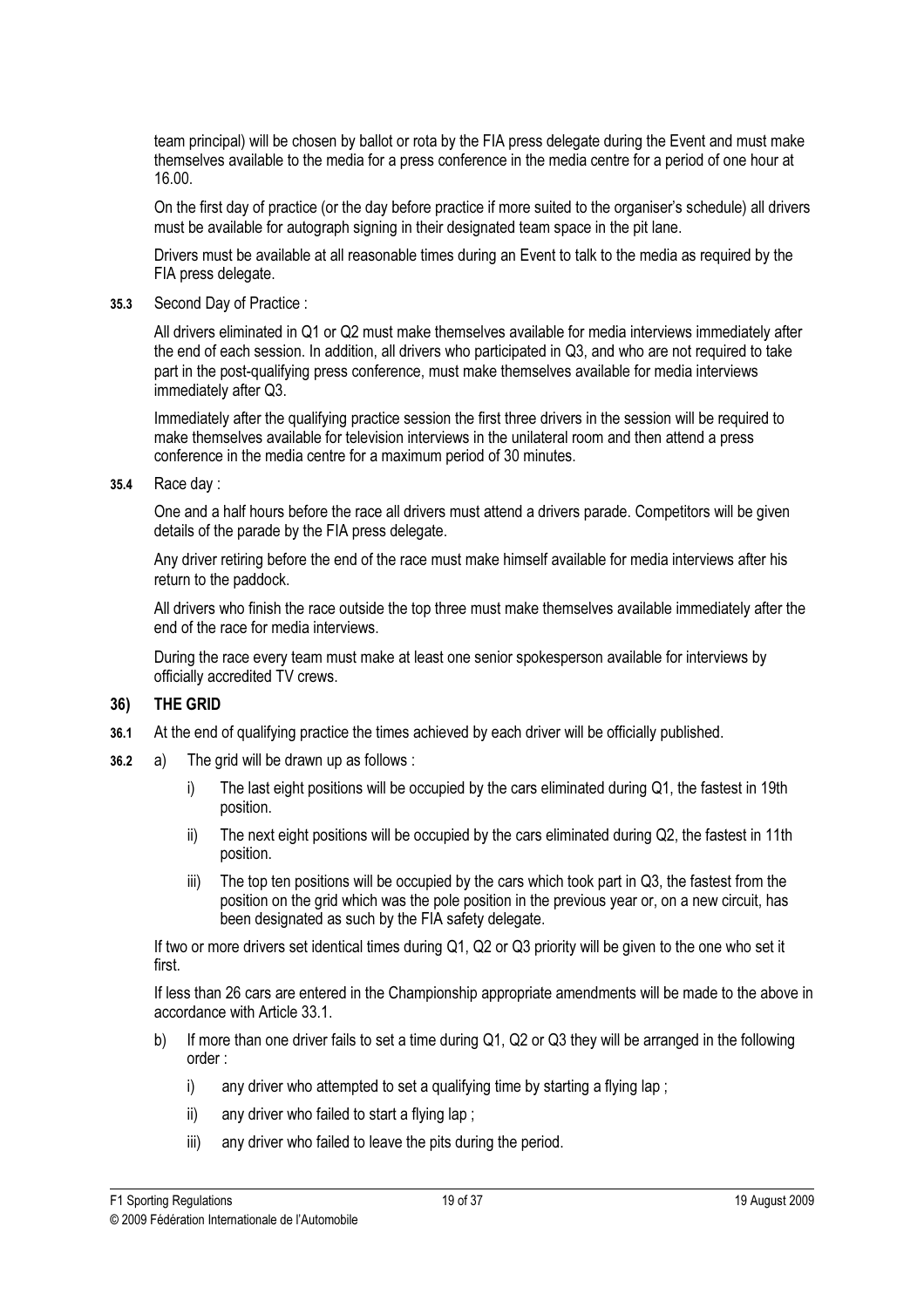- c) Once the grid has been established in accordance with a) and b) above, grid position penalties will be applied to the drivers in question in the order the offences were committed. If more than one driver incurs a penalty under Article 28.4a) or Article 28.6a) preference will be given to the driver whose team first informed the technical delegate that an engine or gearbox change will be carried out.
- d) Any driver who incurs a penalty under Article 28.4c) will take precedence over any driver whose qualifying times have been deleted for any reason.

 If more than one driver falls into a single category in b) or d) above they will be arranged on the grid in numerical order.

- 36.3 The starting grid will be published no less than four hours before the start of the formation lap. Any competitor whose car(s) is (are) unable to start for any reason whatsoever (or who has good reason to believe that their car(s) will not be ready to start) must inform the stewards accordingly at the earliest opportunity and, in any event, no later than one hour and fifteen minutes before the start of the formation lap. If one or more cars are withdrawn the grid will be closed up accordingly. The final starting grid will be published one hour before the start of the formation lap.
- 36.4 The grid will be in a staggered 1 x 1 formation and the rows on the grid will be separated by 16 metres.

### **MEETINGS**

37) MEETINGS 37.1 Meetings, chaired by the race director, will take place at 16.00 on the day before first practice and 17.00 on the first day of practice. The first must be attended by all team managers and the second by all drivers.

Should the race director consider another meeting necessary it will take place three hours before the race. Competitors will be informed no later than three hours after the end of the qualifying practice session. All drivers and team managers must attend.

#### **STARTING PROCEDURE** 38)

38) STARTING PROCEDURE 38.1 30 minutes before the start of the formation lap the pit exit will be opened and cars will be permitted to leave the pit lane to cover a reconnaissance lap. At the end of this lap they will stop on the grid in starting order with their engines stopped.

Should they wish to cover more than one reconnaissance lap, this must be done by driving down the pit lane at greatly reduced speed between each of the laps.

Any car which does not complete a reconnaissance lap and reach the grid under its own power will not be permitted to start the race from the grid.

38.2 17 minutes before the start of the formation lap, a warning signal will be given indicating that the end of the pit lane will be closed in two minutes.

15 minutes before the start of the formation lap the end of the pit lane will be closed and a second warning signal will be given. Any car which is still in the pit lane can start from the end of the pit lane provided it got there under its own power. If more than one car is affected they must line up in the order in which they qualified. However, any car reaching the end of the pit lane after the five minute signal must start behind any car already at the pit exit.

All such cars may then join the race once the whole field has passed the end of the pit lane for the first time after the start.

38.3 The approach of the start will be announced by signals shown ten minutes, five minutes, three minutes, one minute and fifteen seconds before the start of the formation lap, each of which will be accompanied by an audible warning.

When the ten minute signal is shown, everybody except drivers, officials and team technical staff must leave the grid.

38.4 When the three minute signal is shown all cars on the grid must have their wheels fitted, after this signal wheels may only be removed in the pit lane or on the grid during a race suspension.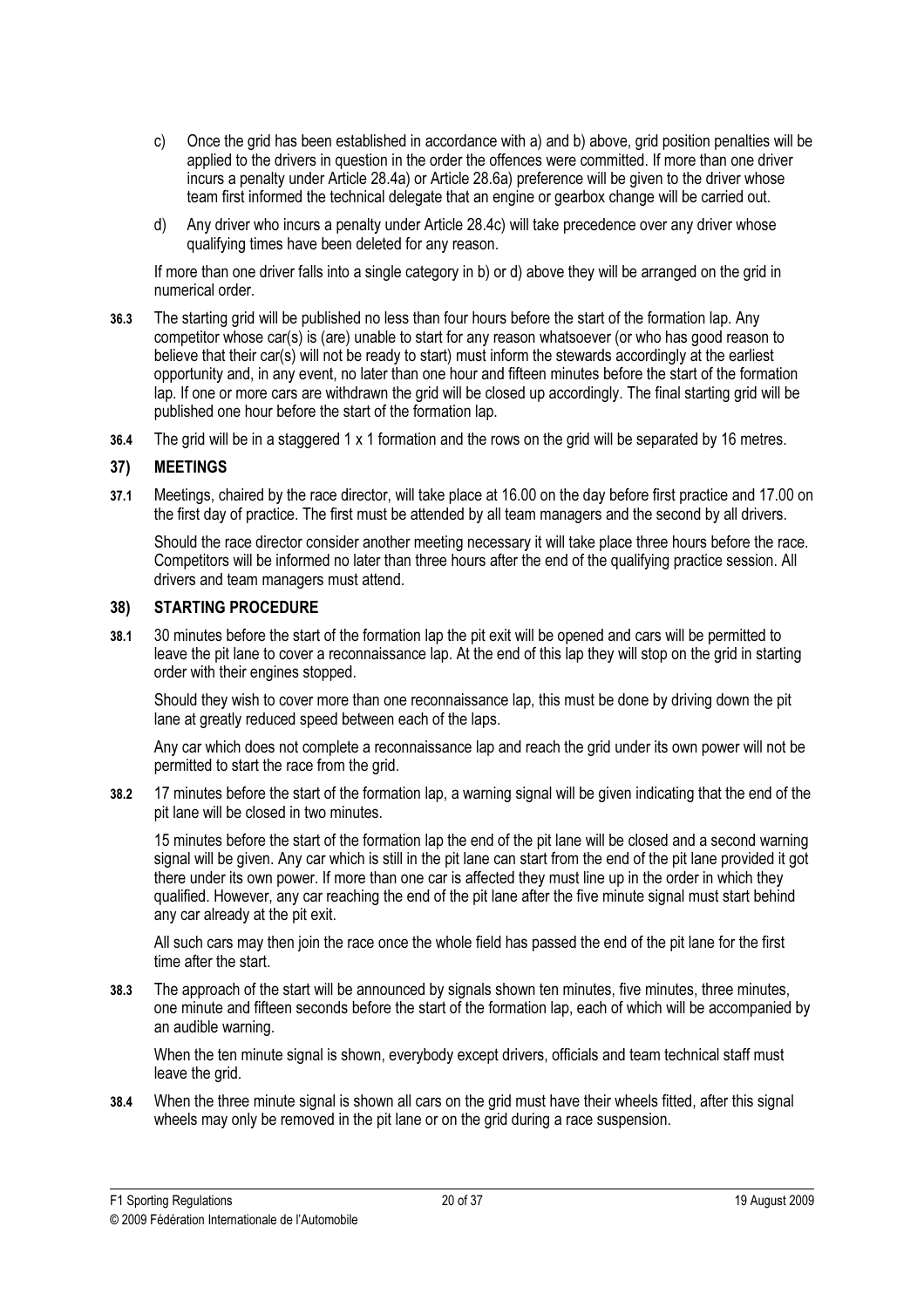A ten second time penalty (see Article 16.3.b) will be imposed on any driver whose car did not have all its wheels fully fitted at the three minute signal.

- 38.5 When the one minute signal is shown, engines should be started and all team personnel must leave the grid by the time the 15 second signal is given taking all equipment with them. If any driver needs assistance after the 15 second signal he must raise his arm and, when the remainder of the cars able to do so have left the grid, marshals will be instructed to push the car into the pit lane. In this case, marshals with yellow flags will stand beside any car (or cars) concerned to warn drivers behind.
- 38.6 When the green lights are illuminated, the cars will begin the formation lap with the pole position driver leading.

When leaving the grid all drivers must proceed at a greatly reduced speed until clear of any team personnel standing beside the track. Marshals will be instructed to push any car (or cars) which remain on the grid into the pit lane by the fastest route immediately after cars able to do so have left the grid. Any driver being pushed from the grid may not attempt to start the car and must follow the instructions of the marshals.

- 38.7 During the formation lap practice starts are forbidden and the formation must be kept as tight as possible.
- 38.8 Overtaking during the formation lap is only permitted if a car is delayed when leaving its grid position and cars behind cannot avoid passing it without unduly delaying the remainder of the field. In this case, drivers may only overtake to re-establish the original starting order.

 Any driver who is delayed leaving the grid may not overtake another moving car if he was stationary after the remainder of the cars had crossed the Line, and must start the race from the back of the grid. If more than one driver is affected, they must form up at the back of the grid in the order they left to complete the formation lap. If the Line is not situated in front of pole position, and for the purposes of this Article as well as Article 40.15, it will be deemed to be a white line one metre in front of pole position.

 Either of the penalties under Articles 16.3a) or b) will be imposed on any driver who, in the opinion of the Stewards, unnecessarily overtook another car during the formation lap.

38.9 When the cars come back to the grid at the end of the formation lap, they will stop on their respective grid positions, keeping their engines running.

There will be a standing start, the signal being given by means of lights activated by the permanent starter.

 Once all the cars have come to a halt the five second light will appear followed by the four, three, two and one second lights. At any time after the one second light appears, the race will be started by extinguishing all red lights.

- 38.10 Unless specifically authorised by the FIA, during the start of a race the pit wall must be kept free of all persons with the exception of two people from each team, officials and fire marshals.
- 38.11 Any car which is unable to maintain starting order during the entire formation lap or is moving when the one second light comes on must enter the pit lane and start from the end of the pit lane as specified in Article 38.2.

 This will not apply to any car which is temporarily delayed during the lap and which is able to regain its position, without endangering itself or any other car, before the leading car has taken up its position on the grid.

- 38.12 If, after returning to the starting grid at the end of the formation lap a problem arises, the following procedures shall apply :
	- a) If a car develops a problem that could endanger the start the driver must immediately raise his hands above his head and the marshal responsible for that row must immediately wave a yellow flag. If the race director decides the start should be delayed the green lights will be illuminated two seconds after the abort lights are switched on, a board saying "EXTRA FORMATION LAP" will be displayed and all cars able to do so must complete a further formation lap whilst the car which developed the problem is moved into the pit lane.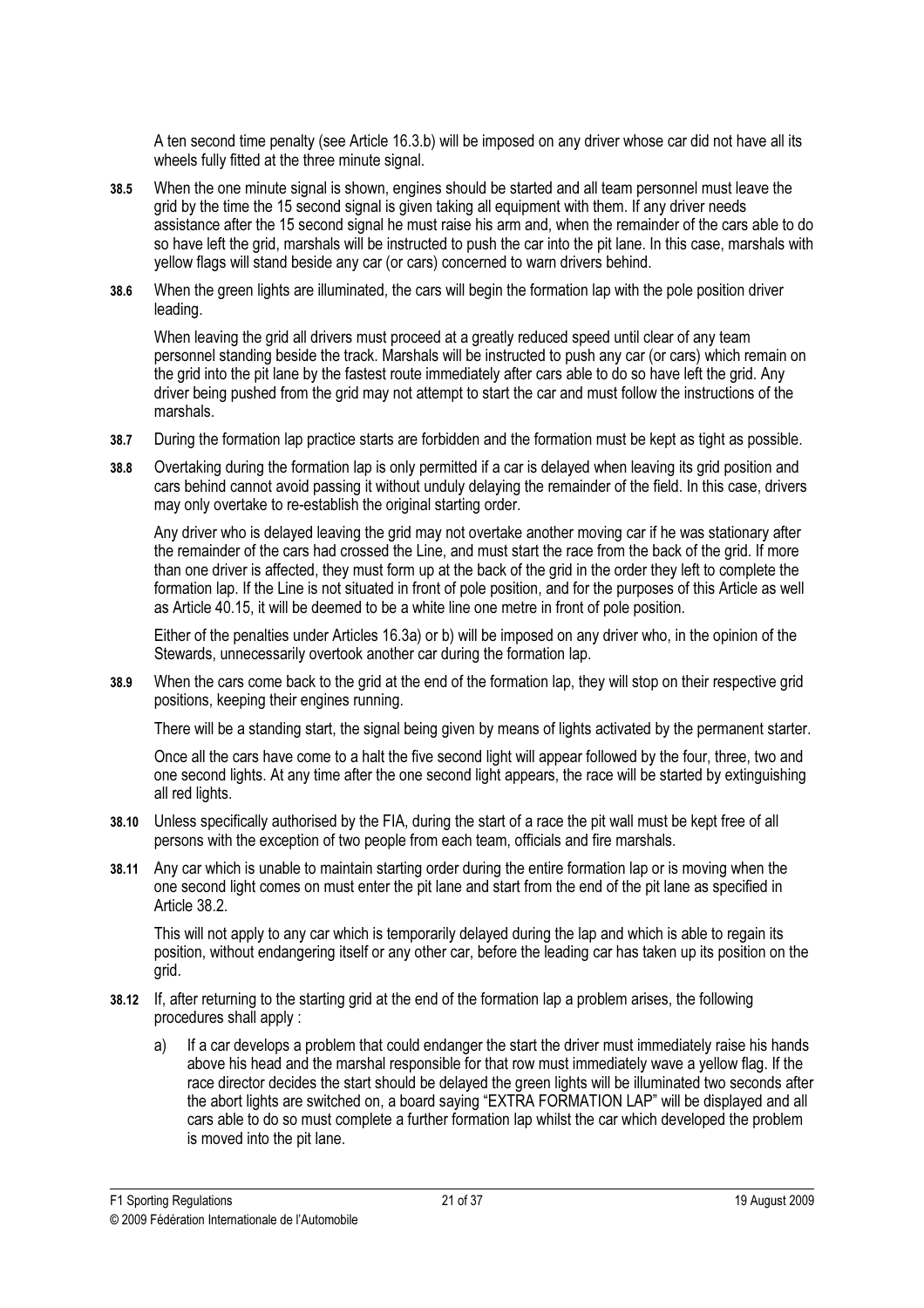The team may then attempt to rectify the problem and, if successful, the car may then start from the end of the pit lane. Should there be more than one car involved their starting order will be determined by the order in which they reached the end of the pit lane.

Every time this happens the race will be shortened by one lap.

- b) If any other problem arises, and if the race director decides the start should be delayed, the following procedures shall apply :
	- 1) If the race has not been started, the abort lights will be switched on, a board saying "DELAYED START" will be displayed, all engines will be stopped and the new formation lap will start five minutes later with the race distance reduced by one lap. The next signal will be the three minute signal.

Tyre changing on the grid is not permitted during such a delay.

Every time this happens the race will be shortened by one lap.

- 2) If the race has been started the marshals alongside the grid will wave their yellow flags to inform the drivers that a car is stationary on the grid.
- 3) If, after the start, a car is immobilised on the starting grid, it shall be the duty of the marshals to push it into the pit lane by the fastest route. Any driver being pushed from the grid may not attempt to start the car.
- 4) Once the car is in the pit lane his mechanics may attempt to start it, if successful the driver may rejoin the race. The driver and mechanics must follow the instructions of the track marshals at all times during such a procedure.
- 38.13 Should Article 38.12 apply, the race will nevertheless count for the Championship no matter how often the procedure is repeated, or how much the race is shortened as a result.
- 38.14 Either of the penalties under Articles 16.3a) or b) will be imposed for a false start judged using an FIA supplied transponder which must be fitted to the car as specified.
- 38.15 Only in the following cases will any variation in the start procedure be allowed :
	- a) If it starts to rain after the five minute signal but before the race is started and, in the opinion of the race director teams should be given the opportunity to change tyres, the abort lights will be shown on the Line and the starting procedure will begin again at the ten minute point.
	- b) If the start of the race is imminent and, in the opinion of the race director, the volume of water on the track is such that it cannot be negotiated safely even on wet-weather tyres, the abort lights will be shown on the Line and information concerning the likely delay will be displayed on the timing monitors. Once the start time is known at least ten minutes warning will be given.
	- c) If the race is started behind the safety car, Article 40.15 will apply.
- 38.16 The stewards may use any video or electronic means to assist them in reaching a decision. The stewards may overrule judges of fact. A breach of the provisions of the Code or these Sporting Regulations relating to the starting procedure, may result in the exclusion of the car and driver concerned from the Event.

### THE RACE

- 39) THE RACE 39.1 Team orders which interfere with a race result are prohibited.
- 39.2 During the race, drivers leaving the pit lane may only do so when the light at the end of the pit lane is green and on their own responsibility. A marshal with a blue flag and/or a flashing blue light, will also warn the driver if cars are approaching on the track.

### **SAFETY CAR**  $\frac{1}{2}$  SAFETY CARPENTER CARPENTER

40.1 The FIA safety car will be driven by an FIA appointed driver and will carry an FIA observer capable of recognising all the competing cars who is in permanent radio contact with race control.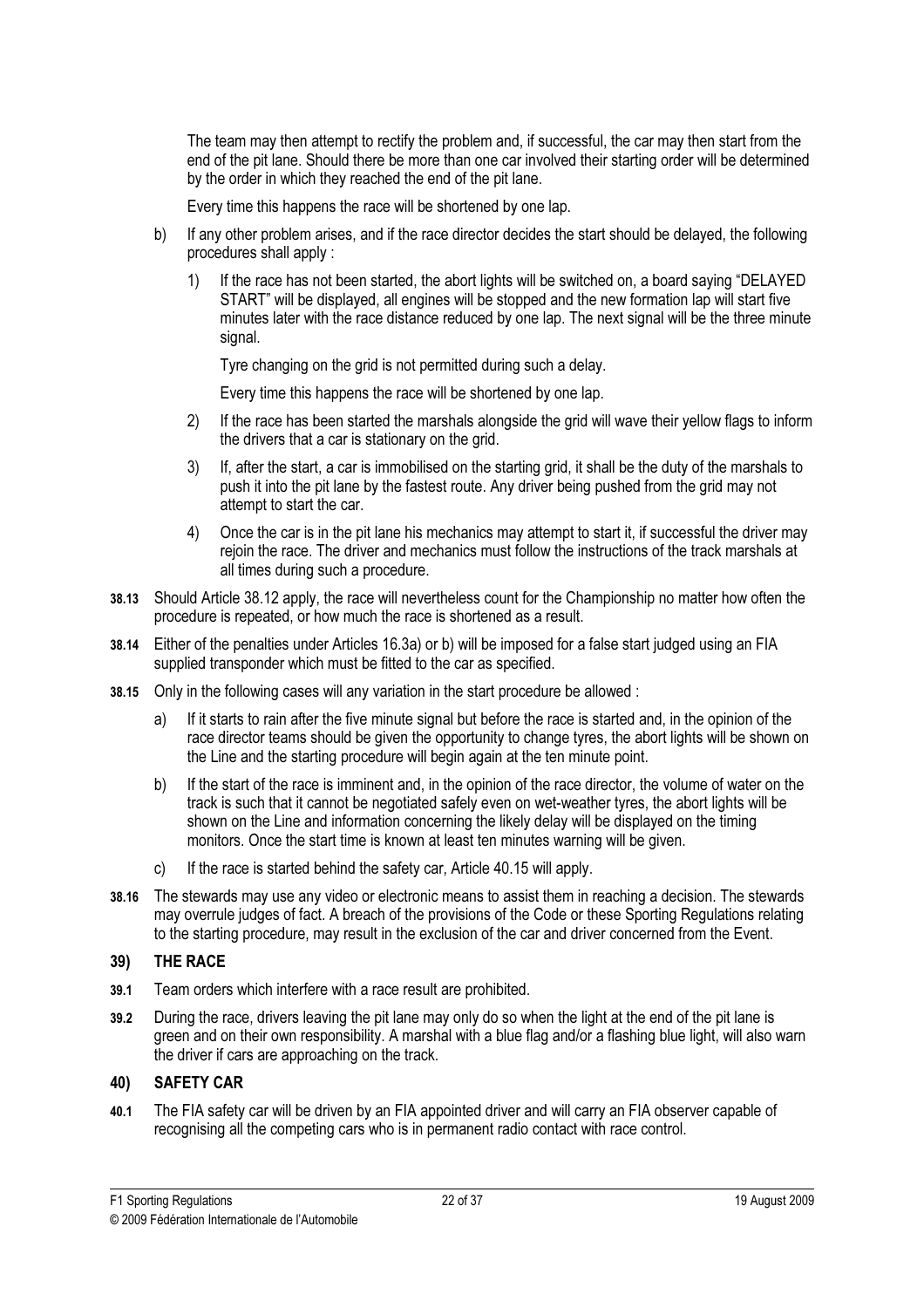- 40.2 30 minutes before the start of the formation lap the safety car will take up position at the front of the grid and remain there until the five minute signal is given. At this point (except under 40.15 below) it will cover a whole lap of the circuit and take up position.
- 40.3 The safety car may be brought into operation to neutralise a race upon the order of the clerk of the course.

 It will be used only if competitors or officials are in immediate physical danger but the circumstances are not such as to necessitate suspending the race.

- 40.4 When the order is given to deploy the safety car the message "SAFETY CAR DEPLOYED" will be displayed on the timing monitors and all marshal's posts will display waved yellow flags and "SC" boards for the duration of the intervention.
- 40.5 From this time, any car being driven unnecessarily slowly, erratically or which is deemed potentially dangerous to other drivers at any time whilst the safety car is deployed will be reported to the stewards. This will apply whether any such car is being driven on the track, the pit entry or the pit lane.
- 40.6 The safety car will join the track with its orange lights illuminated and will do so regardless of where the race leader is.
- 40.7 All competing cars must then reduce speed and form up in line behind the safety car no more than ten car lengths apart and overtaking, with the following exceptions, is forbidden until the cars reach the Line after the safety car has returned to the pits. Overtaking will be permitted under the following circumstances :
	- if a car is signalled to do so from the safety car:
	- under  $40.15$  below :
	- any car entering the pits may pass another car or the safety car remaining on the track after it has crossed the first safety car line ;
	- any car leaving the pits may be overtaken by another car on the track before it crosses the second safety car line ;
	- when the safety car is returning to the pits it may be overtaken by cars on the track once it has crossed the first safety car line ;
	- any car stopping in its designated garage area whilst the safety car is using the pit lane (see 40.10 below) may be overtaken ;
	- if any car slows with an obvious problem.
- 40.8 When ordered to do so by the clerk of the course the observer in the car will use a green light to signal to any cars between it and the race leader that they should pass. These cars will continue at reduced speed and without overtaking until they reach the line of cars behind the safety car.
- 40.9 The safety car shall be used at least until the leader is behind it and all remaining cars are lined up behind him.

 Once behind the safety car, the race leader must keep within ten car lengths of it (except under 40.12 below) and all remaining cars must keep the formation as tight as possible.

40.10 Whilst the safety car is in operation, competing cars may enter the pit lane, but may only rejoin the track when the green light at the end of the pit lane is on. It will be on at all times except when the safety car and the line of cars following it are about to pass or are passing the pit exit . A car rejoining the track must proceed at an appropriate speed until it reaches the end of the line of cars behind the safety car.

 Under certain circumstances the clerk of the course may ask the safety car to use the pit lane. In these cases, and provided its orange lights remain illuminated, all cars must follow it into the pit lane without overtaking. Any car entering the pit lane under these circumstances may stop at its designated garage area.

40.11 If the clerk of the course considers it safe to do so, and the message "LAPPED CARS MAY NOW OVERTAKE" is shown on the timing monitors, any lapped cars which are between the cars running on the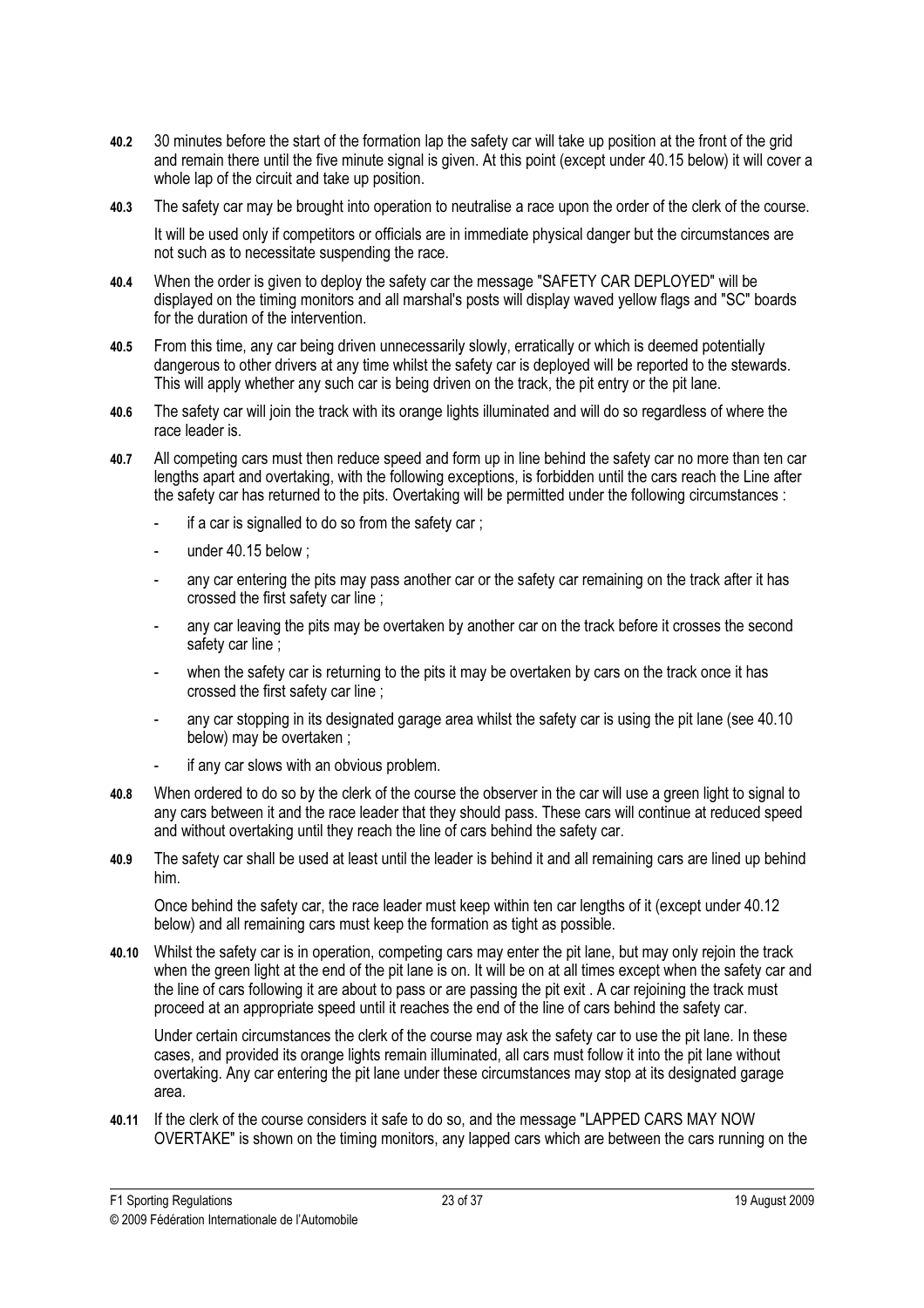lead lap at the time the safety car crosses the Line on the track for the first time will be required to pass the cars on the lead lap and the safety car by passing them on their right.

 They must then proceed around the track at an appropriate speed, without overtaking, and take up position at the back of the line of cars behind the safety car.

 If the clerk of the course considers track conditions are unsuitable for overtaking the message "OVERTAKING WILL NOT BE PERMITTED" will be shown on the timing monitors.

40.12 When the clerk of the course decides it is safe to call in the safety car the message "SAFETY CAR IN THIS LAP" will be displayed on the timing monitors and the car's orange lights will be extinguished This will be the signal to the teams and drivers that it will be entering the pit lane at the end of that lap.

 At this point the first car in line behind the safety car may dictate the pace and, if necessary, fall more than ten car lengths behind it.

 In order to avoid the likelihood of accidents before the safety car returns to the pits, from the point at which the lights on the car are turned out drivers must proceed at a pace which involves no erratic acceleration or braking nor any other manoeuvre which is likely to endanger other drivers or impede the restart.

 As the safety car is approaching the pit entry the yellow flags and SC boards will be withdrawn and replaced by waved green flags with green lights at the Line. These will be displayed until the last car crosses the Line.

- 40.13 Each lap completed while the safety car is deployed will be counted as a race lap.
- 40.14 If the race ends whilst the safety car is deployed it will enter the pit lane at the end of the last lap and the cars will take the chequered flag as normal without overtaking.
- 40.15 In exceptional circumstances the race may be started behind the safety car. In this case, at the ten minute signal its orange lights will be turned on. This is the signal to the drivers that the race will be started behind the safety car. When the green lights are illuminated the safety car will leave the grid with all cars following in grid order no more than ten car lengths apart. There will be no formation lap and race will start when the green lights are illuminated.

 Overtaking, during the first lap only, is permitted if a car is delayed when leaving its grid position and cars behind cannot avoid passing it without unduly delaying the remainder of the field. In this case, drivers may only overtake to re-establish the original starting order.

 Any driver who is delayed leaving the grid may not overtake another moving car if he was stationary after the remainder of the cars had crossed the Line, and must form up at the back of the line of cars behind the safety car. If more than one driver is affected, they must form up at the back of the field in the order they left the grid.

 Either of the penalties under Articles 16.3a) or b) will be imposed on any driver who, in the opinion of the Stewards, unnecessarily overtook another car during the first lap.

#### 41) SUSPENDING A RACE

- $\frac{1}{2}$ 41.1 Should it become necessary to suspend the race because the circuit is blocked by an accident or because weather or other conditions make it dangerous to continue, the clerk of the course will order red flags to be shown at all marshal posts and the abort lights to be shown at the Line.
- 41.2 When the signal is given overtaking is forbidden, the pit exit will be closed and all cars must proceed slowly to the red flag line where they must stop in a line on the pole position side of the track.

Any cars between the red flag line and the leader, in addition to any lapped cars between cars on the lead lap, will then be moved into a line on the opposite side of the grid. They will then resume the race from this position in accordance with Article 42.3.

 If the safety car has been directed into the pit lane (see Article 40.10) cars should stop in line in the fast lane of the pits.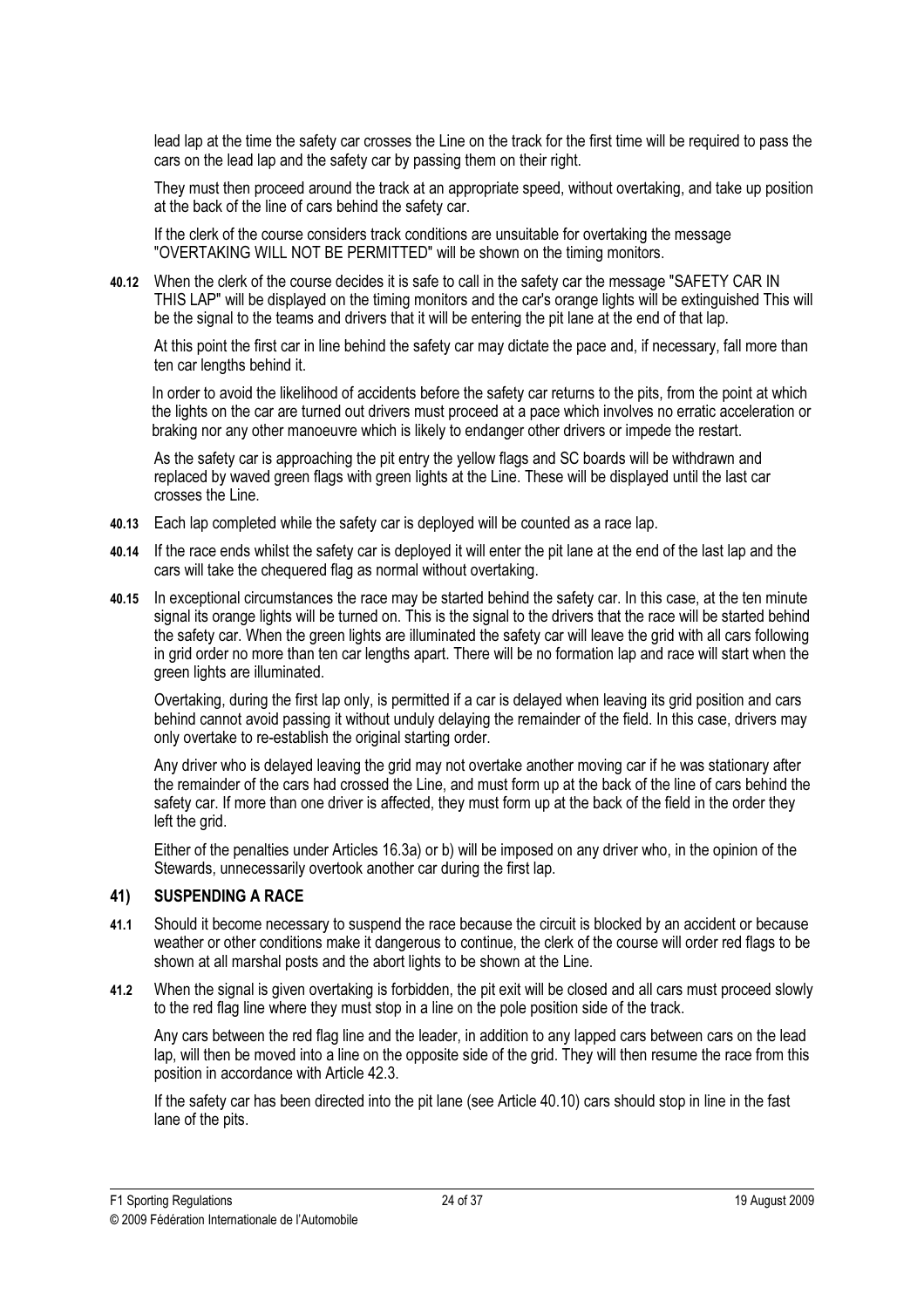41.3 If any cars are unable to return to the grid as a result of the track being blocked they will be brought back when the track is cleared and will be arranged in the order they occupied before the race was suspended. The order will be taken at the last point at which it was possible to determine the position of all cars. Any such cars will then be permitted to resume the race.

The Safety Car will then be driven to the front of the line of cars behind the red flag line.

- 41.4 Whilst the race is suspended :
	- neither the race nor the timekeeping system will stop, however, in accordance with Article 5.3 the length of the race suspension will be added to the maximum two hour period ;
	- cars may be worked on once they have stopped behind the red flag line or entered the pits but any such work must not impede the resumption of the race ;
	- refuelling is forbidden. A ten second time penalty (see Article 16.3b) will be imposed on any driver who enters the pit lane and whose car is refuelled after the signal to suspend the race was given. However, any car which was in the pit entry or pit lane when the signal to suspend the race was given will not incur a penalty :
	- only team members and officials will be permitted on the grid.
- 41.5 Cars may not enter the pit lane when the race is suspended. A drive through penalty (see Article 16.3.a) will be imposed on any driver who enters the pit lane or whose car is pushed from the grid to the pit lane after the race has been suspended. Any car which was in the pit entry or pit lane when the race was suspended will not incur a penalty. However, if the cars have been directed into the pit lane (see Articles 40.10 and 41.2) a penalty will only be imposed on any driver whose car is moved from the fast lane to any other part of the pit lane.

 All cars in the pit lane will be permitted to leave the pits once the race has been resumed but any which were in the pit entry or pit lane when the race was suspended will be released before any others. Subject to the above, any car intending to resume the race from the pit exit may do so in the order they got there under their own power, unless another car was unduly delayed.

 Under these circumstances working in the fast lane will be permitted but any such work will be restricted to:

- starting the engine and any directly associated preparation :
- the fitting or removal of permitted cooling and heating devices :
- changes made for driver comfort;
- changing wheels.

At all times drivers must follow the directions of the marshals.

#### $42)$ **RESUMING A RACE**

- 42) RESUMING A RACE 42.1 The delay will be kept as short as possible and as soon as a resumption time is known teams will be informed via the timing monitors, in all cases at least ten minutes warning will be given.
- 42.2 Signals will be shown ten minutes, five minutes, three minutes, one minute and fifteen seconds before the resumption and each of these will be accompanied by an audible warning.
- 42.3 When the three minute signal is shown all cars on the grid must have their wheels fitted, after this signal wheels may only be removed in the pit lane or on the grid during a further race suspension. If the race has been suspended in the pit lane (see Article 41.2) all cars in the fast lane must have their wheels fitted at the three minute signal.

A ten second time penalty (see Article 16.3.b) will be imposed on any driver whose car did not have all its wheels fully fitted at the three minute signal.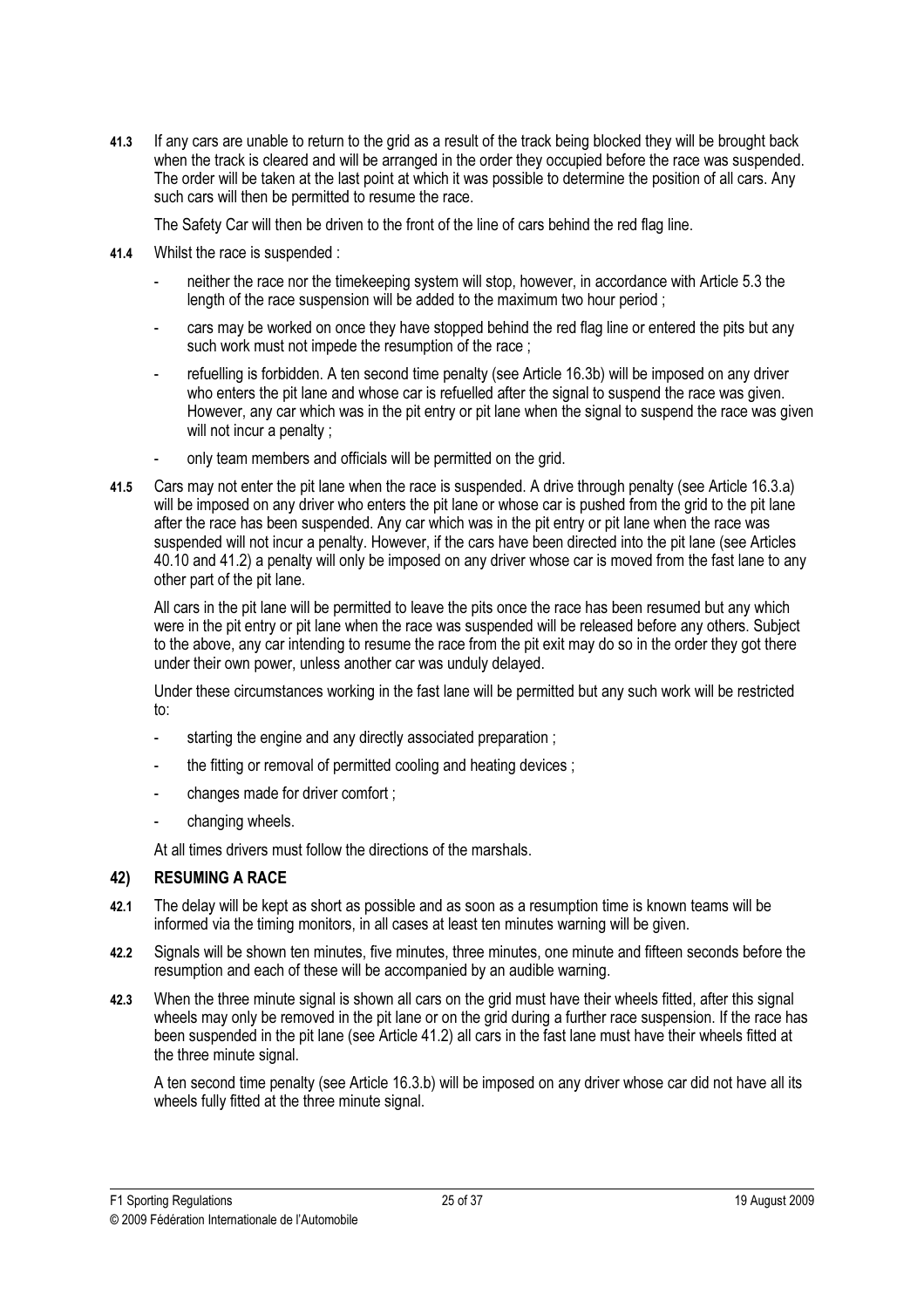At some point after the three minute signal, which will be dependent upon the expected lap time, any cars between the red flag line and the leader, in addition to any lapped cars between cars on the lead lap, will be waved off to complete a further lap, without overtaking, and join the line of cars behind the safety car.

- 42.4 When the one minute signal is shown, engines should be started and all team personnel must leave the grid by the time the 15 second signal is given taking all equipment with them. If any driver needs assistance after the 15 second signal he must raise his arm and, when the remainder of the cars able to do so have left the grid, marshals will be instructed to push the car into the pit lane. In this case, marshals with yellow flags will stand beside any car (or cars) concerned to warn drivers behind.
- 42.5 The race will be resumed behind the safety car when the green lights are illuminated. The safety car will enter the pits after one lap unless :
	- all cars are not yet in a line behind the safety car ;
	- team personnel are still clearing the grid ;
	- a further incident occurs necessitating another intervention.

When the green lights are illuminated the safety car will leave the grid with all cars following no more than ten car lengths apart. Soon after the last car in line behind the safety car passes the end of the pit lane (including any cars which were waved off under 42.3 above) the pit exit light will be turned green, any car in the pit lane may then enter the track and join the line of cars behind the safety car.

42.6 Overtaking during the lap is permitted only if a car is delayed when leaving the red flag line and cars behind cannot avoid passing it without unduly delaying the remainder of the field. In this case, drivers may only overtake to re-establish the order before the race was suspended.

 Any driver who is delayed leaving the red flag line may not overtake another moving car if he was stationary after the remainder of the cars had crossed the Line, and must form up at the back of the line of cars behind the safety car. If more than one driver is affected, they must form up at the back of the field in the order they left the grid.

42.7 Either of the penalties under Article 16.3a) or b) will be imposed on any driver who, in the opinion of the stewards, unnecessarily overtook another car during the lap.

During this lap Articles 40.12, 40.13, 40.14 and 40.15 will apply.

42.8 If the race cannot be resumed the results will be taken at the end of the penultimate lap before the lap during which the signal to suspend the race was given.

### **FINISH**

- $\frac{3}{2}$ 43.1 The end-of-race signal will be given at the Line as soon as the leading car has covered the full race distance in accordance with Article 5.3.
- 43.2 Should for any reason the end-of-race signal be given before the leading car completes the scheduled number of laps, or the prescribed time has been completed, the race will be deemed to have finished when the leading car last crossed the Line before the signal was given.

 Should the end-of- race signal be delayed for any reason, the race will be deemed to have finished when it should have finished.

43.3 After receiving the end-of-race signal all cars must proceed on the circuit directly to the post race parc fermé without any unnecessary delay, without receiving any object whatsoever and without any assistance (except that of the marshals if necessary).

 Any classified car which cannot reach the post race parc fermé under its own power will be placed under the exclusive control of the marshals who will take the car to the parc fermé.

44) POST RACE PARC FERME 44.1 Only those officials charged with supervision may enter the post race parc fermé. No intervention of any kind is allowed there unless authorised by such officials.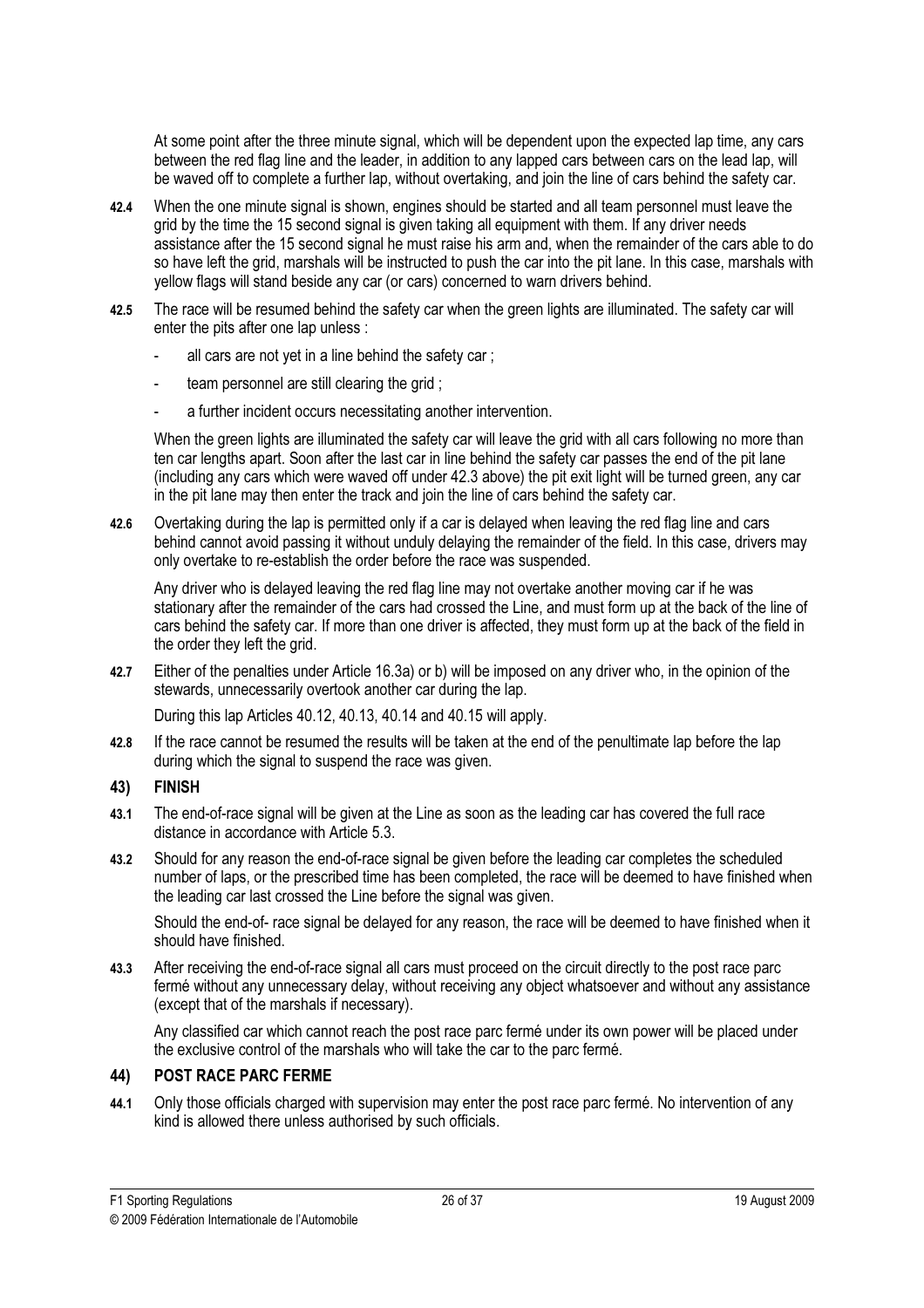- 44.2 When the parc fermé is in use, parc fermé regulations will apply in the area between the Line and the parc fermé entrance.
- 44.3 The parc fermé shall be secured such that no unauthorised persons can gain access to it.

- $\frac{1}{2}$ 45.1 The car placed first will be the one having covered the scheduled distance in the shortest time, or, where appropriate, passed the Line in the lead at the end of two hours (or more if the race is suspended, see Article 5.3). All cars will be classified taking into account the number of complete laps they have covered, and for those which have completed the same number of laps, the order in which they crossed the Line.
- 45.2 Cars having covered less than 90% of the number of laps covered by the winner (rounded down to the nearest whole number of laps), will not be classified.
- 45.3 The official classification will be published after the race. It will be the only valid result subject to any amendments which may be made under the Code and these Sporting Regulations.

### PODIUM CEREMONY AND POST EVENT PRESS CONFERENCE

 $\frac{1}{2}$ 46.1 The drivers finishing the race in 1st, 2nd and 3rd positions and a representative of the winning constructor must attend the prize-giving ceremony on the podium and abide by the podium procedure set out in Appendix 3 (except Monaco); and immediately thereafter make themselves available for a period of one hour and 30 minutes for the purpose of television unilateral interviews and the press conference in the media centre.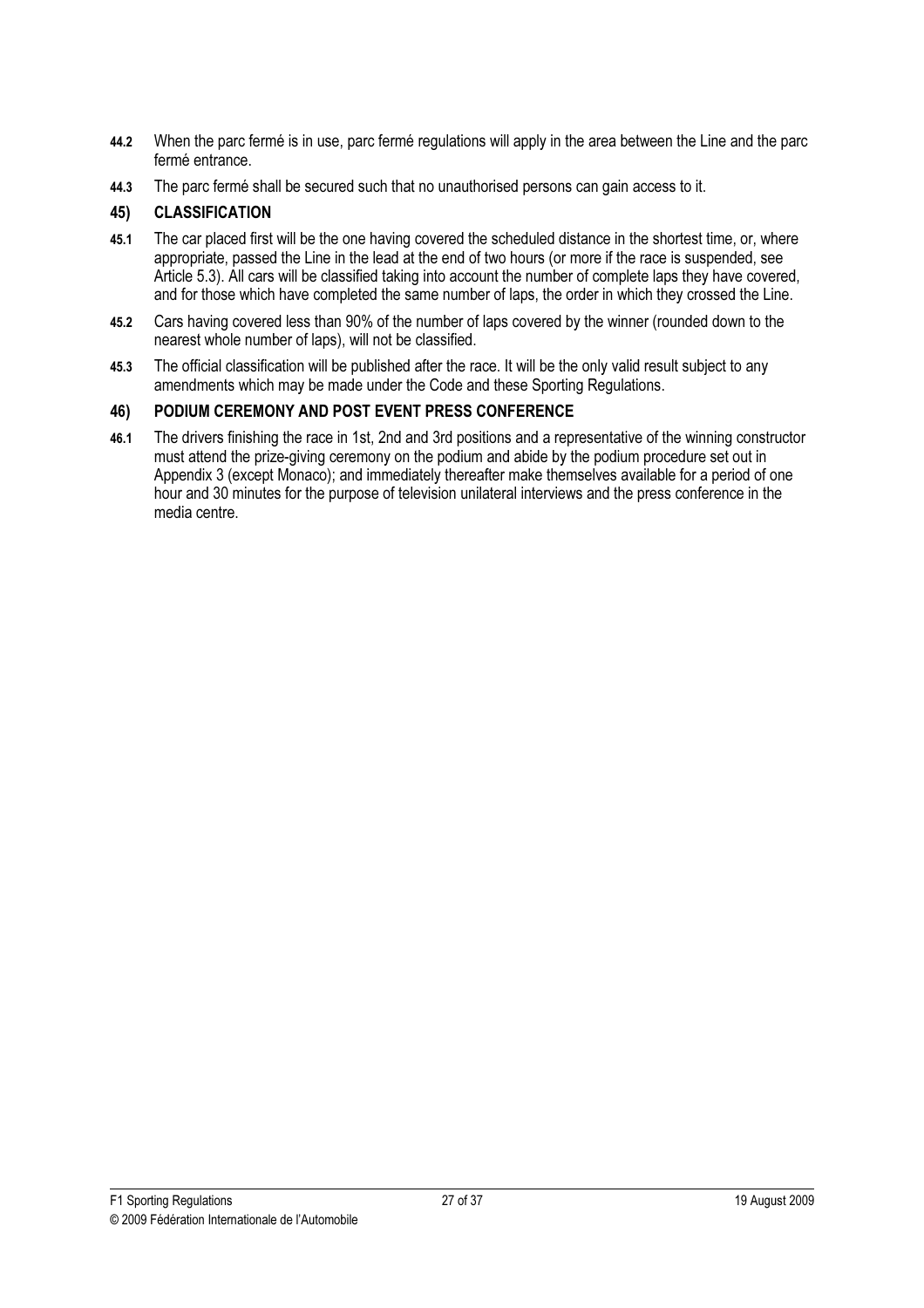### APPENDIX 1

### INFORMATION REQUIRED UNDER ARTICLE 9.2

### PART A.

- 1. NAME AND ADDRESS OF THE NATIONAL SPORTING AUTHORITY (ASN).
- 2. NAME AND ADDRESS OF THE ORGANISER.
- 3. DATE AND PLACE OF THE EVENT.
- 4. START TIME OF THE RACE (AS AGREED WITH THE PERMANENT BUREAU OF THE FIA FORMULA ONE COMMISSION).
- 5. ADDRESS AND TELEPHONE, FAX AND TELEX NUMBERS TO WHICH ENQUIRIES CAN BE ADDRESSED.
- 6. DETAILS OF THE CIRCUIT, WHICH MUST INCLUDE :
	- LOCATION AND HOW TO GAIN ACCESS,
	- LENGTH OF ONE LAP,
	- NUMBER OF LAPS FOR RACE,
	- DIRECTION (CLOCKWISE OR ANTI-CLOCKWISE),
	- LOCATION OF END OF THE PIT LANE IN RELATION TO LINE.
- 7. PRECISE LOCATION AT THE CIRCUIT OF :
	- STEWARDS' OFFICE,
	- RACE DIRECTOR'S OFFICE,
	- FIA OFFICE,
	- PARC FERMÉ,
	- DRIVERS' AND COMPETITORS' BRIEFING,
	- OFFICIAL NOTICE BOARD,
	- WINNER'S PRESS CONFERENCE.
- 8. LIST OF ANY TROPHIES AND SPECIAL AWARDS.
- 9. THE NAMES OF THE FOLLOWING OFFICIALS OF THE EVENT APPOINTED BY THE ASN :
	- STEWARDS OF THE MEETING,
	- CLERK OF THE COURSE,
	- SECRETARY OF THE MEETING,
	- CHIEF NATIONAL SCRUTINEER,
	- CHIEF NATIONAL MEDICAL OFFICER.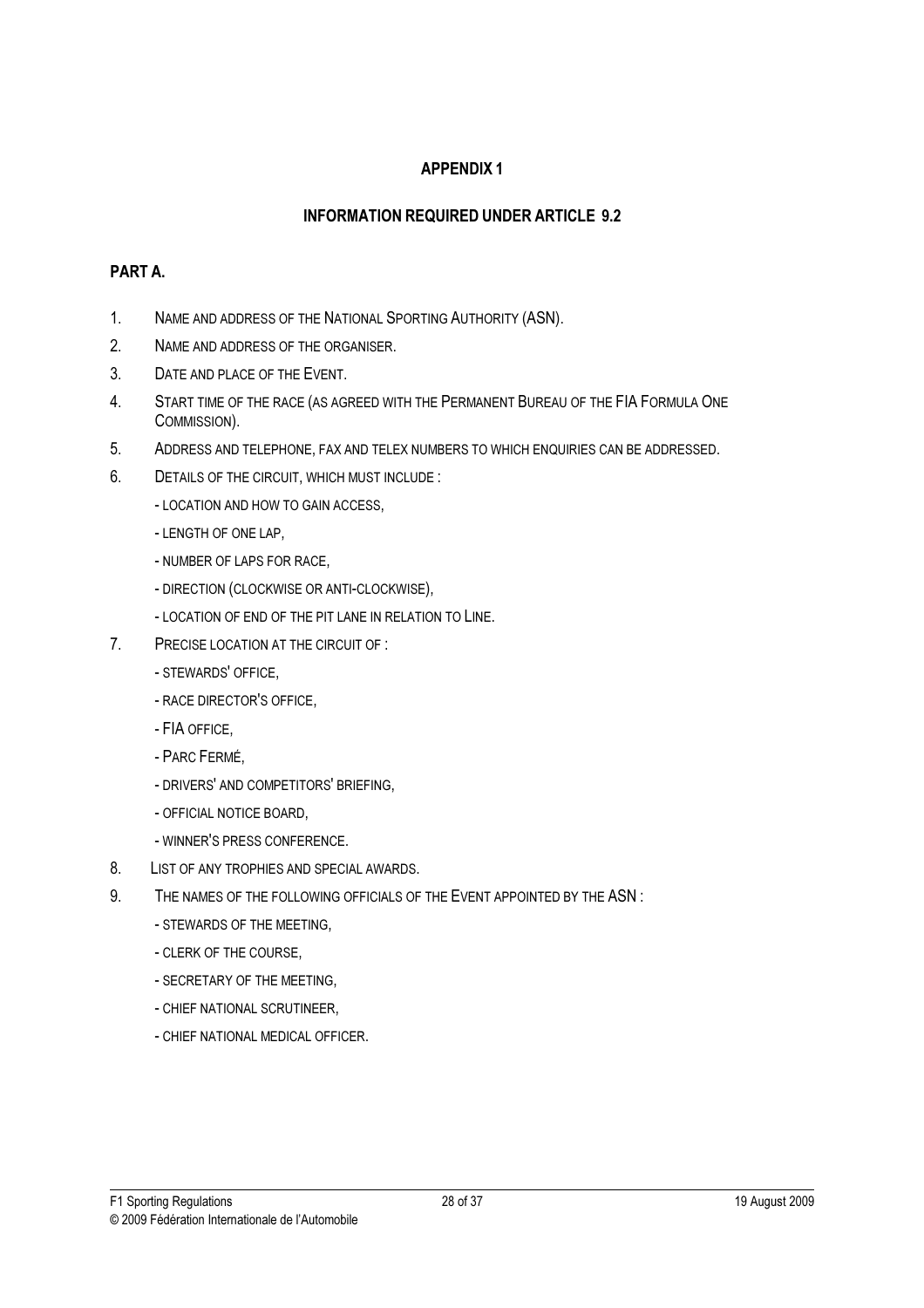### PART B.

- 1. FIA STEWARDS OF THE MEETING,
- 2. RACE DIRECTOR,
- 3. SAFETY DELEGATE,
- 4. PERMANENT STARTER,
- 5. MEDICAL DELEGATE,
- 6. TECHNICAL DELEGATE,
- 7. PRESS DELEGATE.
- 8. STEWARD'S ADVISER, AND, IF APPROPRIATE,
- 9. A REPRESENTATIVE OF THE PRESIDENT OF THE FIA,
- 10. AN OBSERVER,
- 11. A SAFETY CAR DRIVER,
- 12. A MEDICAL CAR DRIVER.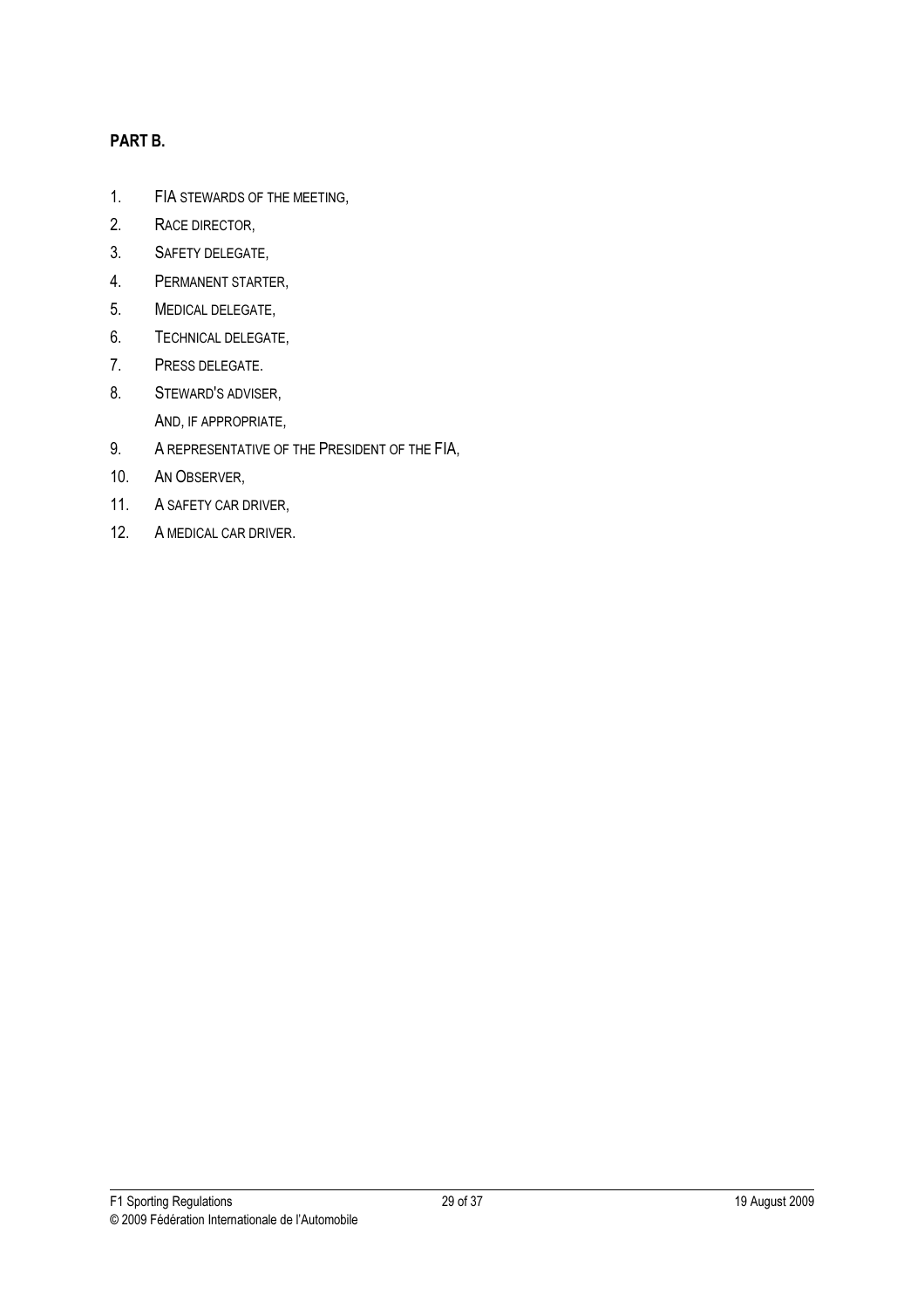### APPENDIX 2

### FEDERATION INTERNATIONALE DE L'AUTOMOBILE

### ENTRY FORM FOR THE FIA FORMULA ONE WORLD CHAMPIONSHIP

### THE APPLICANT

Full Company Name Country Of Incorporation Registration Number Date Of Incorporation Country Of Residence Registered Office

Trading Address

Tel

Fax

E-mail

**Directors** 

Team Principal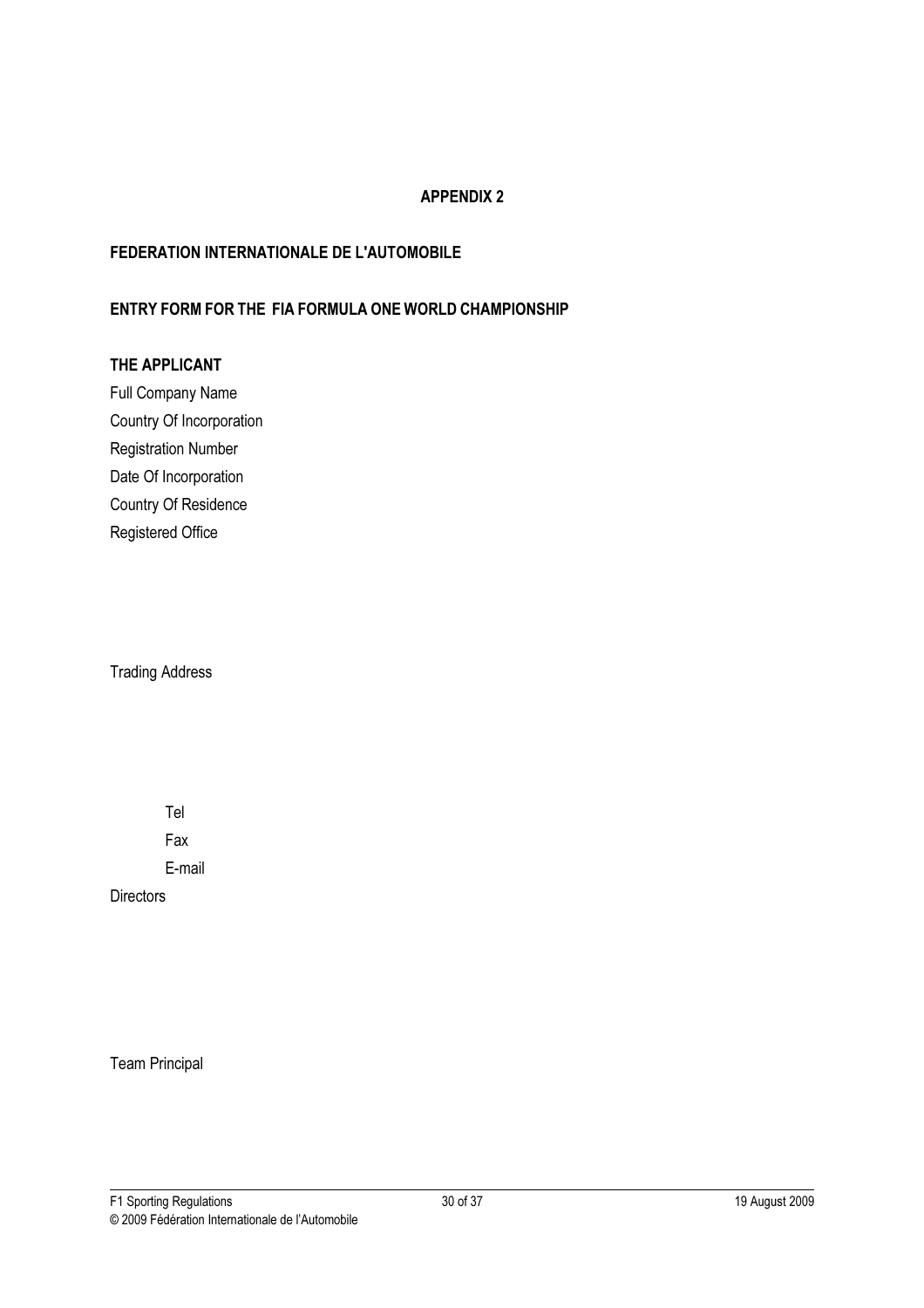Team Manager

| <b>Authorised Representatives</b>   | Title |       |
|-------------------------------------|-------|-------|
| with sole power to bind the company |       | Title |
|                                     |       |       |

### CONSTRUCTOR'S DETAILS OF ENTRY

National Competitor Licence Issued By

Number

Team Name

(which must include the

Name of the chassis)

We hereby apply to enter the [ ] FIA Formula One World Championship and we undertake to participate in each and every Event :

i) With the make of the car referred to below which we nominate for the purpose of Article 6.2 of the Sporting Regulations

Name of the Chassis

Make of the Engine

With the drivers referred to below which we nominate for the purpose of Articles 13.2e) & 19.1 of the Sporting Regulations

Driver of the first car [or\*]

Licence Number Issued By

Driver of the second car [or\*]

Licence Number Issued By

(tick only if applicable)

[ $\vert$ \* We wish to nominate the name of the driver of the first car subsequent to this application. For this purpose we expressly agree to be bound by the provisions of Article 13.2e) of the Sporting Regulations.

 $[ ]^*$  We wish to nominate the name of the driver of the second car subsequent to this application. For this purpose we expressly agree to be bound by the provisions of Article 13.2(e) of the Sporting Regulations.

We confirm that we have read and understand the provisions of the International Sporting Code, the Formula One Technical Regulations and the Formula One Sporting Regulations. We agree to be bound by them (as supplemented or amended) and further we agree on our own behalf and on behalf of everyone associated with our participation in the FIA Formula One World Championship to observe them.

We declare that we have examined this Entry Form and that the information given is true, correct and complete and we undertake to pay the entry fee of €309,000 (three hundred and nine thousand Euros) (as may be amended in accordance with The 2009 Concorde Agreement) to the FIA no later than 1 November of the year prior to the year to which this application relates. We understand and agree that any changes must be notified to the FIA in writing within 7 days of such change to allow reappraisal of the entry in accordance with the provisions of The 2009 Concorde Agreement.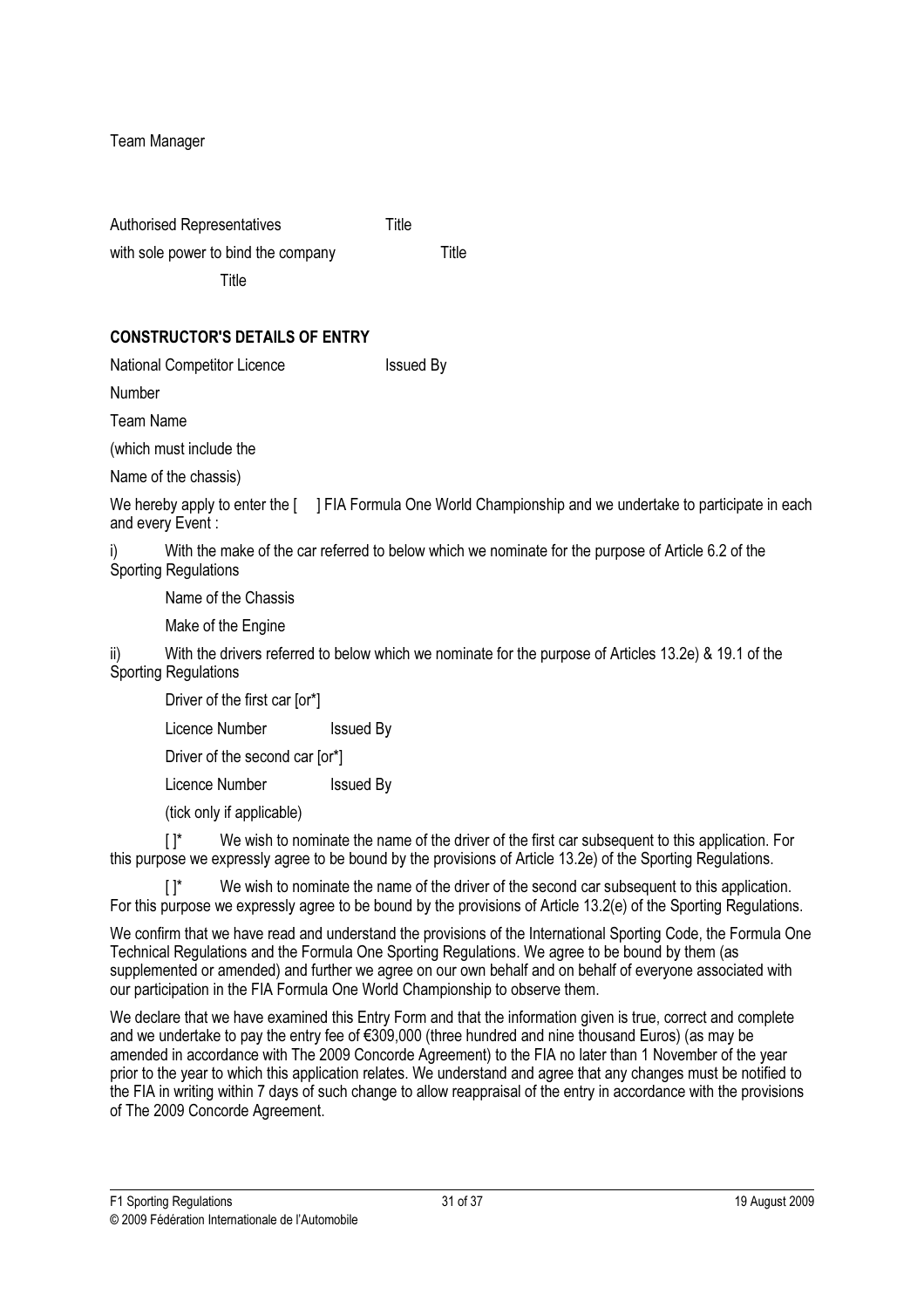# SIGNED BY (SIGNATURE) (PRINT NAME OF THE PERSON SIGNING) being a person duly authorised to sign for and on behalf of (PRINT FULL NAME OF APPLICANT)

Date

## TO BE COMPLETED BY THE FIA

Super Licence Number Driver n°1 Super licence Number Driver n°2 Date of Acceptance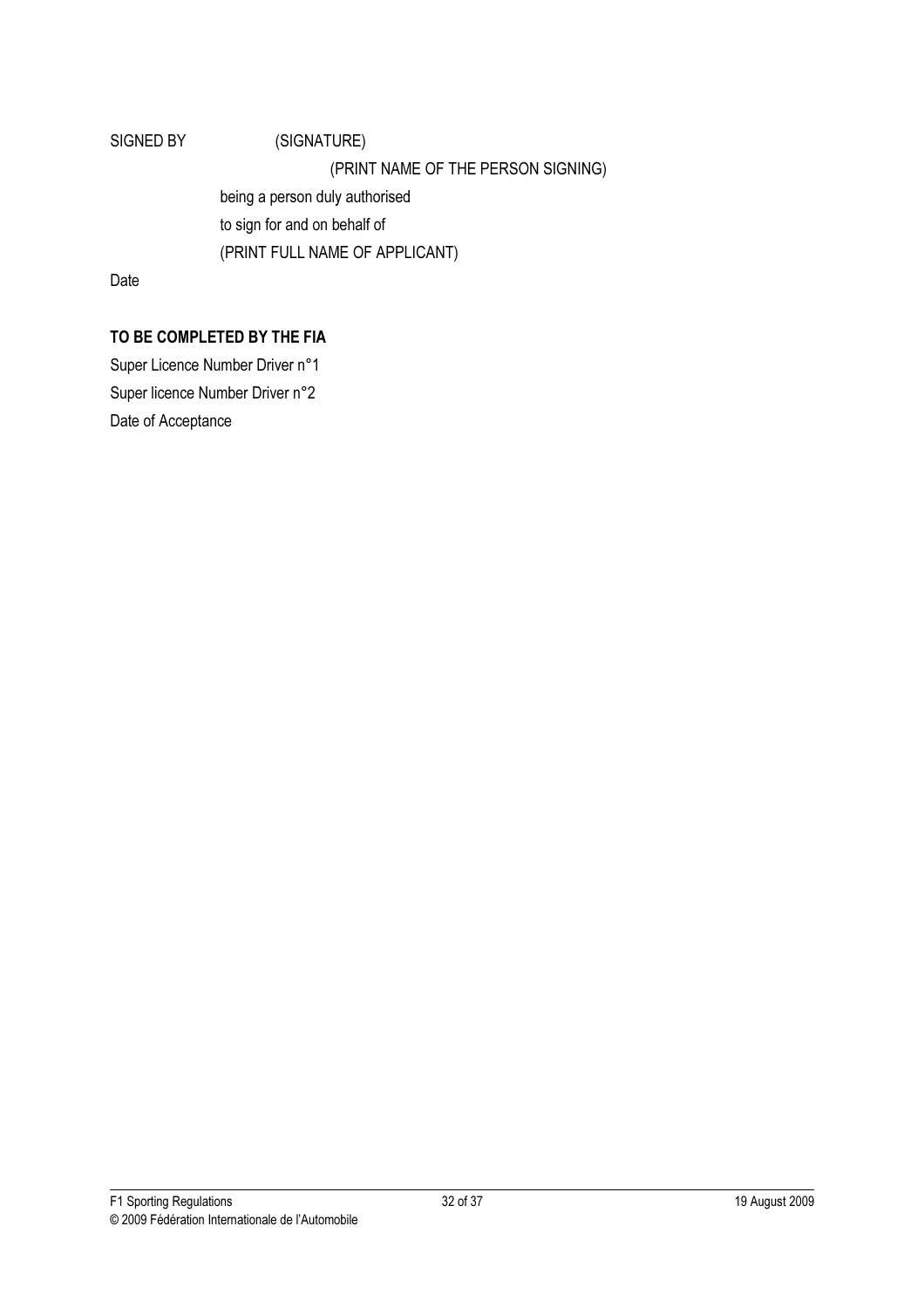### APPENDIX 3

### PODIUM CEREMONY

### 1. MASTER OF CEREMONIES

 A master of ceremonies will be appointed by the FIA to conduct and take responsibility for the entire podium ceremony.

### 2. PODIUM

### a) ROSTRUM AND DAIS

The dimensions of the dais must follow those found in the FIA graphic design manual.

 The distance between the edge of the winner's dais and the retaining barrier of the podium should be a minimum of 120cm to provide a walkway.

 The place where each person presenting a trophy should stand must be marked on the floor of the podium.

 Trophies must be laid out on a single table on one side of the podium. The champagne must be on the dais.

b) FLAGS

 Olympic Games style "flat flags" should be used. There must be a minimum space of 50cm behind the podium structure for the flag men.

c) FLOOR

The podium and steps should be covered in green or dark blue carpet.

### 3. ANTHEMS

- a) The national anthem of the winning driver and winning team will be played. The Nationalities of the teams and drivers will be notified to the organiser by the FIA and will accord with Article 112 of the Code.
- b) A suitable sound system should be installed to ensure that national anthems, (initiated by the master of ceremonies) are clearly heard with an audio link to the TV broadcast.
- c) When the champagne shower begins, music should be played. This should not start until the presenters have left the podium.
- d) A commentary of the podium ceremony should be broadcast to the general public from the platform erected for the TV cameras.

### 4. TROPHIES

Only 4 trophies will be presented during the podium ceremony:

- a) winning driver
- b) a representative of the winning constructor
- c) second driver
- d) third driver.

The trophies, which must be in the form of traditional cups, will be provided by the ASN and must show:

- a) the FIA Formula 1 World Championship official logo
- b) the official name of the event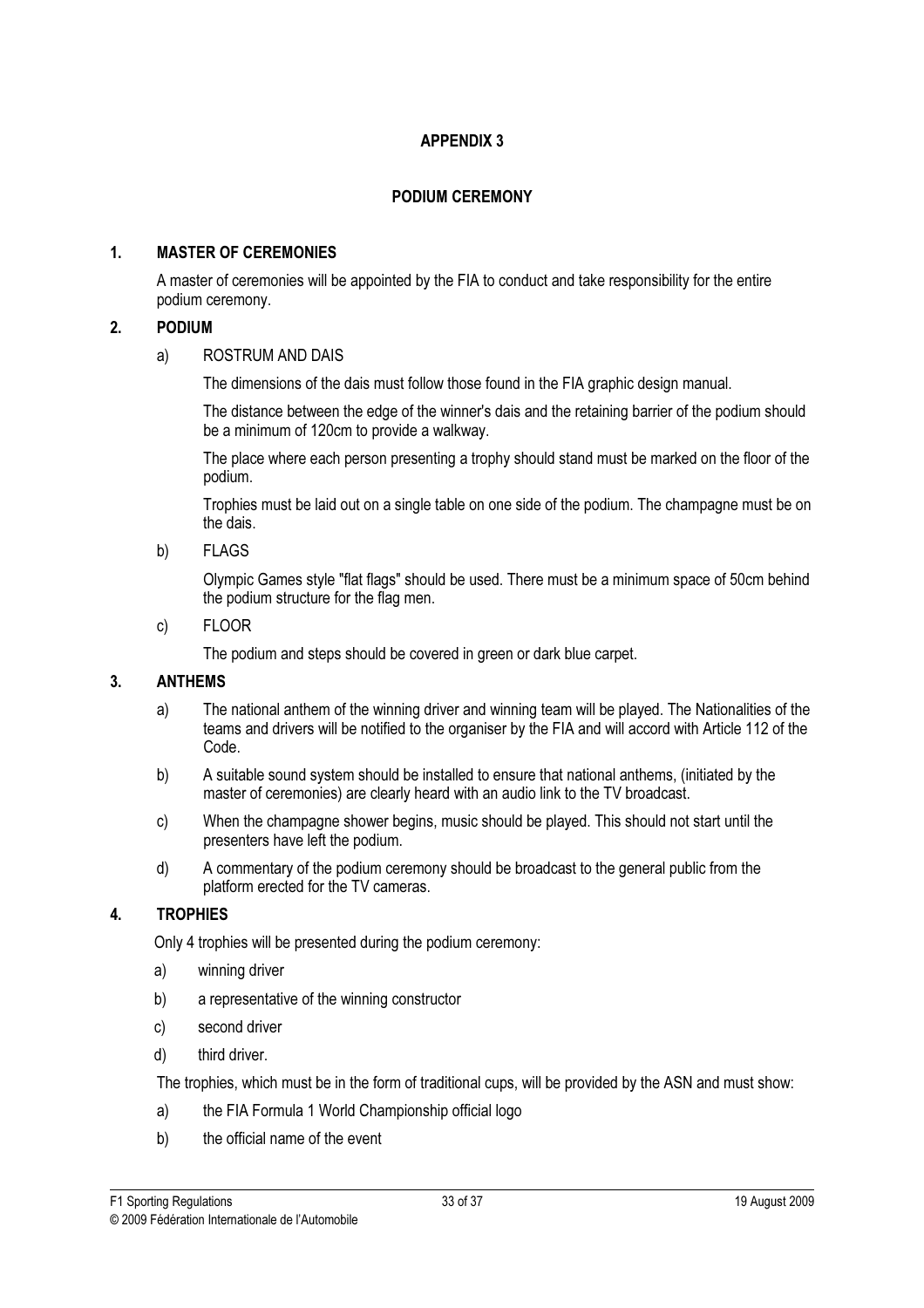### c) the driver's position.

The height of the trophies shall be:

a) winner's and constructor's trophies - no less than 50cm

and no more than 65cm high

b) second and third drivers' trophies - no less than 35cm

and no more than 45cm high

 The maximum weight per trophy must not exceed 5 kilos. Trophies must be of a design that is capable of being handled and transported without damage.

### 5. SCENARIO (See attached designs)

- a) Only three persons should be on the podium to present the trophies. In exceptional circumstances, the master of ceremonies may increase this to four.
- b) No police, bodyguards or persons not authorised by the master of ceremonies are allowed on the podium.
- c) The master of ceremonies will inform the TV and public address commentator of the names of the persons presenting the trophies.
- d) The master of ceremonies must be on the side of the podium where the trophies are located. The persons presenting the trophies will be on the other side. The master of ceremonies will hand the trophies to those presenting them.

### 6. TELEVISION

 The ideal position for the TV camera is immediately opposite the podium and at the same height. Under no circumstances must there be a TV camera man on the podium.

### 7. PARC FERME

 The parc fermé must be positioned as close as possible to the podium, preferably immediately below, with direct access.

 As soon as all the cars have crossed the Line, a course car must go round the track to collect any driver who has finished in the first three but is stranded on the circuit.

 The drivers must not be delayed in the parc fermé. One person, nominated by the master of ceremonies and in radio contact with him, will be responsible for moving the drivers from the parc fermé to the podium without delay. Only persons authorised by the master of ceremonies may make contact with the drivers before the end of the TV unilateral interviews.

### 8. UNILATERAL ROOM

 The unilateral room must be adjacent to the podium. The master of ceremonies will see that the drivers proceed there immediately after the podium ceremony. The room should be suitably ventilated (or air conditioned if the temperature is above 25°C).

### 9. PRESS ROOM

Immediately after the TV interviews, drivers must go to the press room for interviews.

### 10. WATER + TOWELS

- 3 bottles of water must be put in the parc fermé (no identification)
- 3 bottles of water must be put in the unilateral room (no identification)
- 3 towels must be available in the unilateral room

No other drinks are permitted in the parc fermé or unilateral room.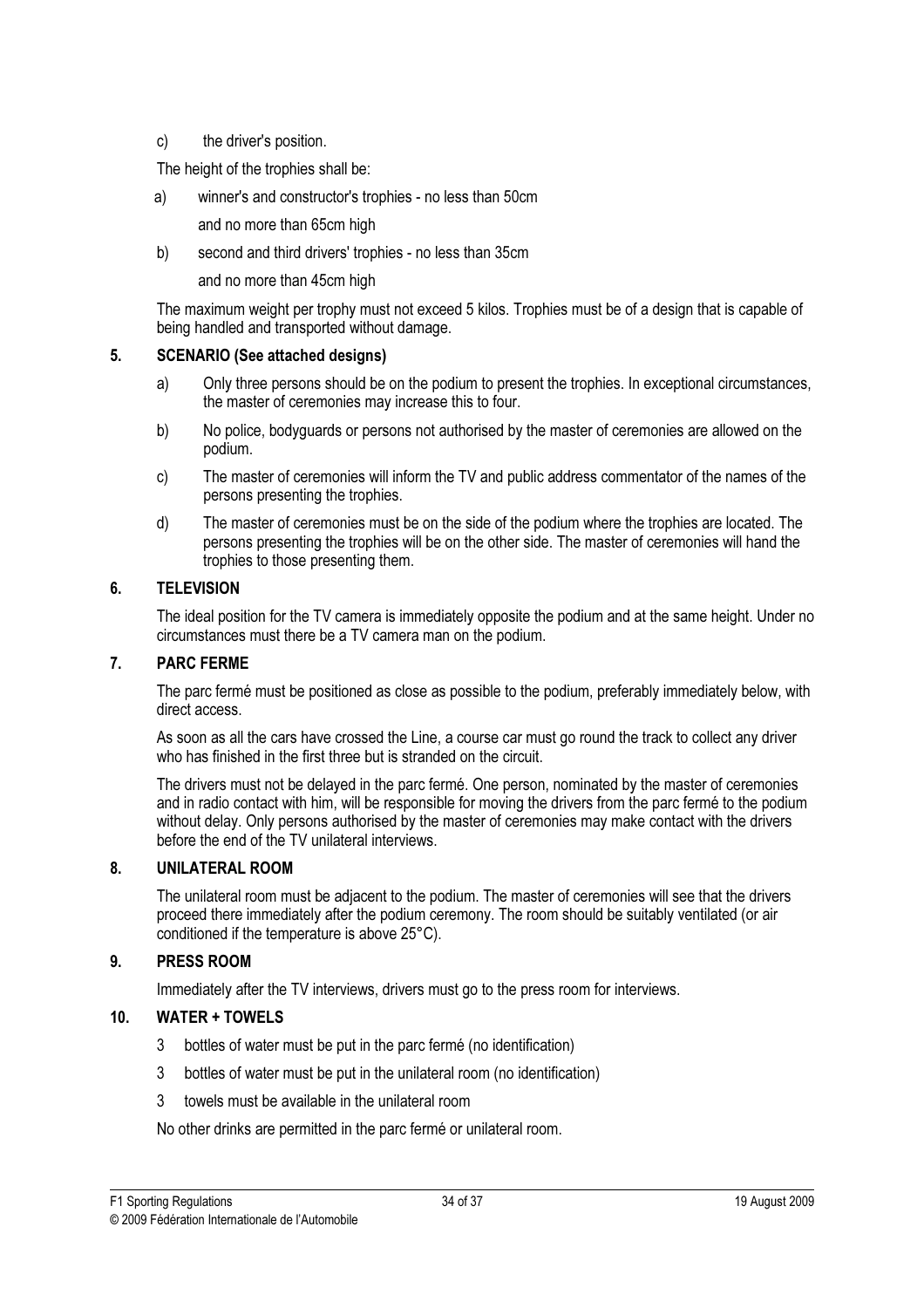### 11. PODIUM PROTOCOL (except for Monaco)

 The winning driver's award will be presented by the head of state or the prime minister of the host country or the FIA President. If such a person is not available, a comparable person within the host country, or a dignitary of international status should be invited. Should neither of these be available, the President of the ASN will be invited to present the winner's trophy.

 The constructor's award must be presented by the official representative of the naming rights sponsor of the Event. In the absence of a naming rights sponsor, the master of ceremonies will select a suitable person.

 The second and third drivers' awards must be presented by the President of the ASN, unless local circumstances require an additional dignitary to be present. In this case, the latter will present the second award and the ASN president the third. Should the ASN president be unavailable or presenting the winning driver's trophy, the master of ceremonies will select a suitable replacement.

 An invitation will be issued to each person attending the podium ceremony, with clear instructions as to the procedure to follow.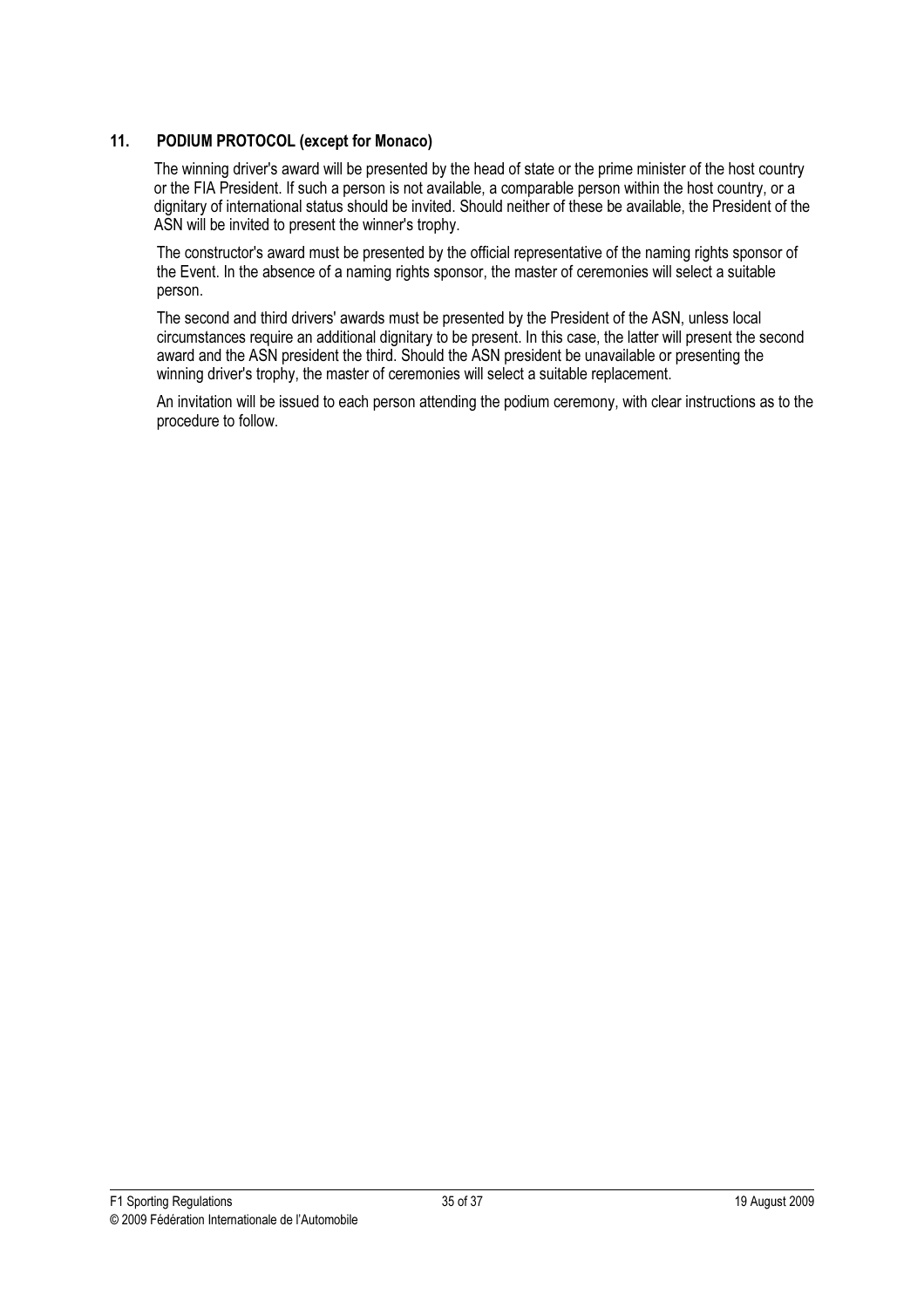### APPENDIX 4

### ENGINE HOMOLOGATION

- 1. A homologated engine is an engine identical in every respect to either :
	- (i) An engine delivered to the FIA no later than 31 March 2008\*.

 Other than the specific exceptions below, any such engine must include all the parts described in Article 5.4.4 of the F1 Technical Regulations and be identical to one which completed two race Events during the 2007 Championship season.

The exceptions are :

- a) the homologated parts of the intake system up to and including the air filter, fuel rail and injectors, ignition coils, engine mounted sensors and wiring, alternator, coolant pumps and oil pumps need not be identical to the parts used during the 2007 Championship season ;
- b) three different designs of intake trumpet may be homologated no later than 1 March 2009 and used freely during the homologation period ;
- c) parts solely associated with engine installation in different types of car and which have no performance benefit, which may be changed from time to time during the homologation period with the consent of the FIA.

 Once homologated in accordance with the above, and subject to (iii) below, no changes may be made to the design or construction of the homologated parts for the duration of the homologation period laid out in Article 28.5 of the F1 Sporting Regulations.

 \* Or at the first opportunity in the event that a competitor has no engine available which has completed two race Events in the 2008 Championship season.

- (ii) An engine delivered to the FIA on or prior to 1 March 2009, such engine being identical to one delivered under (i) above but which has been modified for the sole purpose of mounting a Kinetic Energy Recovery System. Any such changes will be permitted at either the front or rear of the engine but must :
	- have a minimal impact on the homologated engine ;
	- in no way enhance the performance of the homologated engine ;
	- not reduce the weight of the homologated engine or any of its component parts.

 If a competitor intends to modify the homologated engine in this way he must provide precise details of the planned changes to the FIA on or before 15 December 2008. Once details have been provided in this way no further changes will be permitted.

 (iii) An engine delivered to the FIA after 31 March 2008, or modified and re-delivered to the FIA after 31 March 2008, which the FIA is satisfied, in its absolute discretion and after full consultation with all other suppliers of engines for the Championship, could fairly and equitably be allowed to compete with other homologated engines.

 All such engines should be delivered in such a condition that the seals required under Article 28.4 can be fitted. Engines will be held by the FIA throughout the homologation period.

- 2. The supplier of a homologated engine and/or the team using the homologated engine must take and/or facilitate such steps as the FIA may at any time and in its absolute discretion determine in order to satisfy the FIA that an engine used at an Event is indeed identical to the corresponding engine delivered to and held by the FIA.
- 3. The FIA, in consultation with the TWG and the engine suppliers, will from time to time issue indicative information as to the tests and inspection procedures to be applied.